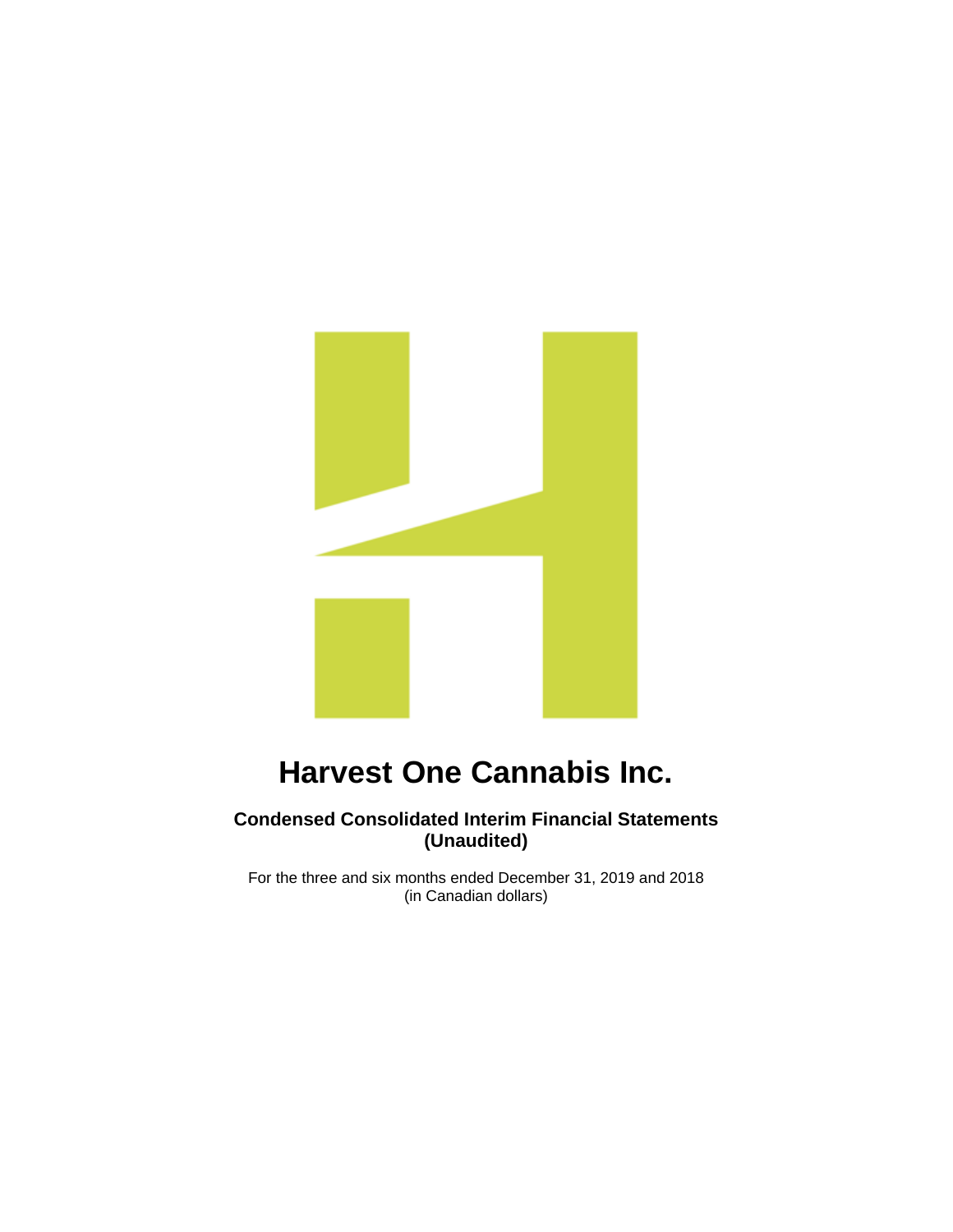## **Table of contents**

| $\mathbf{3}$   |
|----------------|
| $\overline{4}$ |
| 5              |
| 6              |
| 7-28           |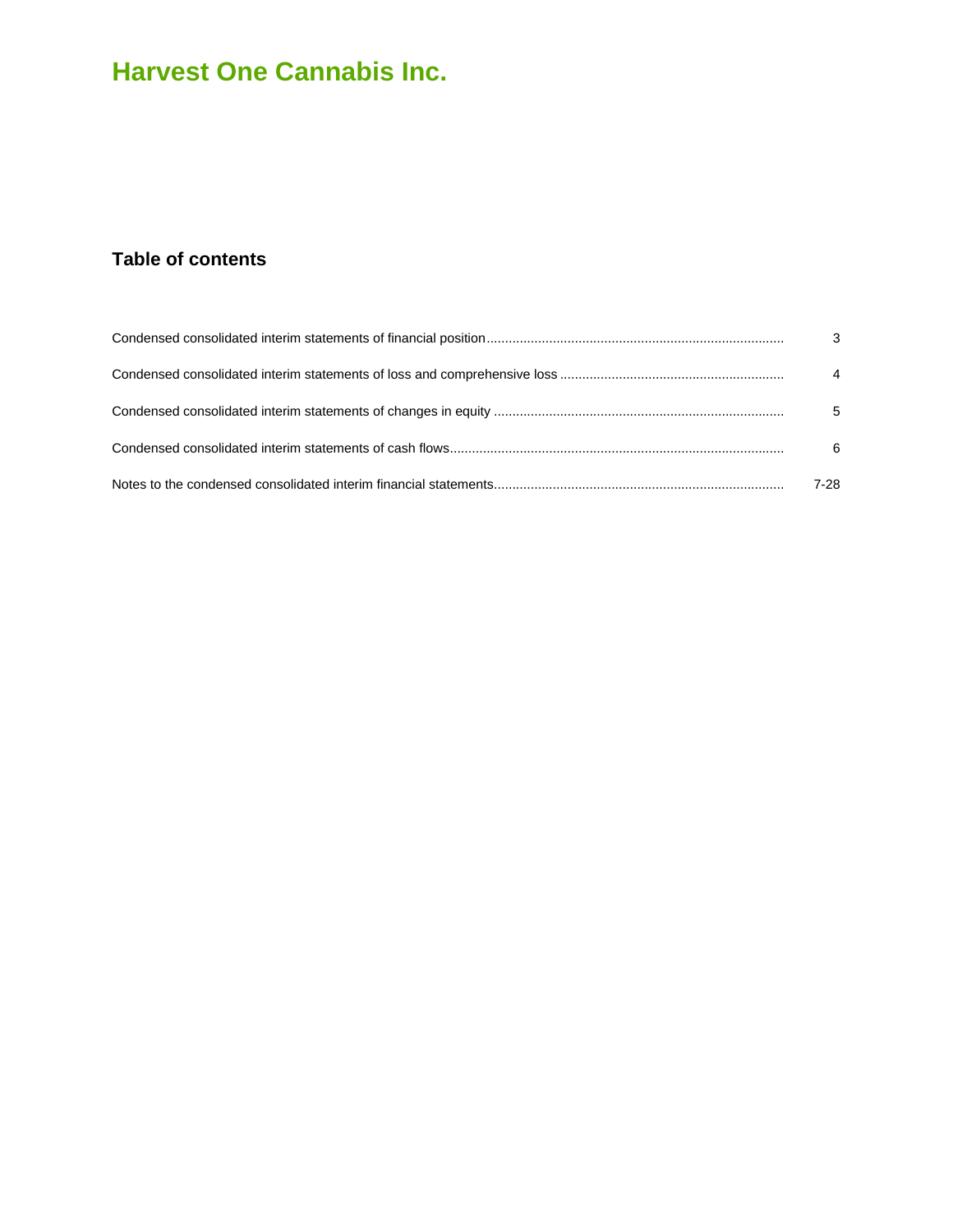Condensed consolidated interim statements of financial position

As at December 31, 2019 and June 30, 2019

(Unaudited – Expressed in thousands of Canadian dollars, except share and per share amounts)

|                                                  | <b>Note</b>    | December 31<br>2019 | June 30<br>2019 |
|--------------------------------------------------|----------------|---------------------|-----------------|
|                                                  |                | \$                  | \$              |
| <b>Assets</b>                                    |                |                     |                 |
| <b>Current assets</b>                            |                |                     |                 |
| Cash and cash equivalents                        |                | 780                 | 20,301          |
| Accounts receivable                              | 4              | 2,759               | 3,308           |
| Inventories                                      | 5              | 16,317              | 9,083           |
| <b>Biological assets</b>                         | 6              | 796                 | 857             |
| Prepaid expenses and deposits                    |                | 1,879               | 1,612           |
| Promissory note                                  |                |                     | 255             |
|                                                  |                | 22,531              | 35,416          |
| Property, plant and equipment                    | $\overline{7}$ | 29,972              | 31,125          |
| Investment in and loan to associate              | 8              | 1,896               | 1,865           |
| Intangible assets                                | 9              | 25,183              | 10,334          |
| Goodwill                                         | 12             | 22,162              | 23,583          |
|                                                  |                | 79,213              | 66,907          |
| Assets held for sale                             | 13             | 10,825              |                 |
| <b>Total assets</b>                              |                | 112,569             | 102,323         |
| <b>Liabilities</b>                               |                |                     |                 |
| <b>Current liabilities</b>                       |                |                     |                 |
| Accounts payable and accrued liabilities         | 14             | 13,816              | 8,301           |
| Loans and lease liabilities                      | 15             | 309                 | 101             |
|                                                  |                | 14,125              | 8,402           |
| Loans and lease liabilities                      | 15             | 2,381               | 139             |
| Deferred tax liability                           |                |                     | 647             |
|                                                  |                | 2,381               | 786             |
| Liabilities associated with assets held for sale | 13             | 1,119               |                 |
| <b>Total liabilities</b>                         |                | 17,625              | 9,188           |
| <b>Equity</b>                                    |                |                     |                 |
| Share capital                                    | 17             | 146,203             | 125,093         |
| Other reserves                                   | 18             | 20,503              | 18,042          |
| Accumulated other comprehensive loss             |                | (316)               | (139)           |
| Accumulated deficit                              |                | (75, 702)           | (54, 450)       |
| Equity attributable to Harvest One shareholders  |                | 90,688              | 88,546          |
| Non-controlling interest                         | 11             | 4,256               | 4,589           |
| <b>Total equity</b>                              |                | 94,944              | 93,135          |
| Total liabilities and equity                     |                | 112,569             | 102,323         |

Going concern (note 2(b)) Commitments and contingencies (note 20) Subsequent events (note 22)

**"Frank Holler" "Grant Froese"** Grant Froese, Director

Page 3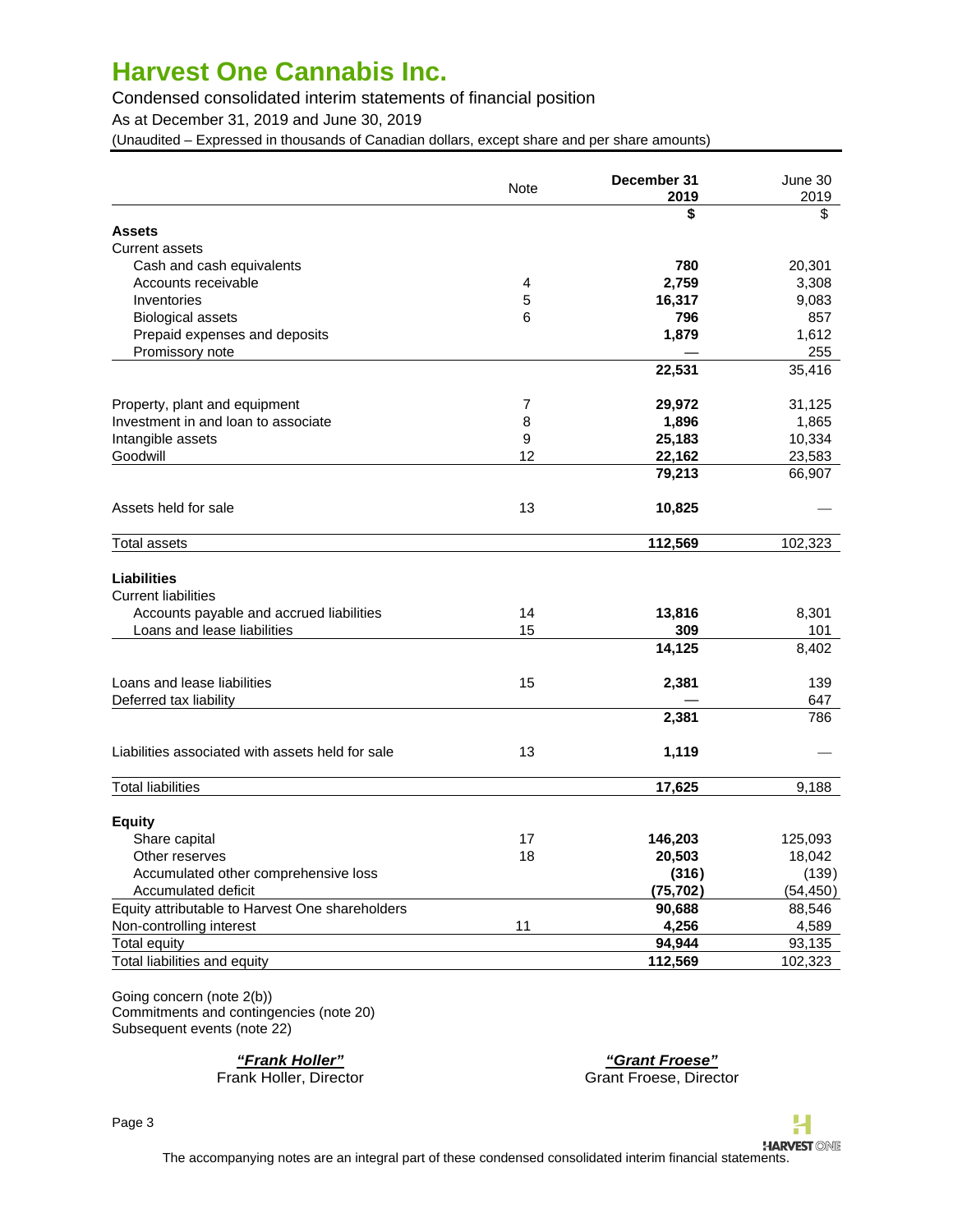Condensed consolidated interim statements of loss and comprehensive loss

For the three and six months ended December 31, 2019 and 2018

(Unaudited – Expressed in thousands of Canadian dollars, except share and per share amounts)

|                                                                                                |             | Three months ended<br>December 31 |                 |                                               | Six months ended<br>December 31 |
|------------------------------------------------------------------------------------------------|-------------|-----------------------------------|-----------------|-----------------------------------------------|---------------------------------|
|                                                                                                | Note        | 2019                              | 2018            | 2019                                          | 2018                            |
|                                                                                                |             | \$                                | \$              | \$                                            | \$                              |
| Revenue                                                                                        |             | 1,800                             | 3,984           | 6,001                                         | 5,663                           |
| Excise taxes                                                                                   |             | 32                                | 242             | 169                                           | 242                             |
| Net revenue                                                                                    | 21          | 1,768                             | 3,742           | 5,832                                         | 5,421                           |
| Cost of sales                                                                                  |             |                                   |                 |                                               |                                 |
| <b>Production costs</b>                                                                        |             | 584                               | 794             | 1,206                                         | 1,442                           |
| Inventory expensed to cost of sales                                                            |             | 1,746                             | 1,193           | 4,366                                         | 2,352                           |
| Gross (loss) profit before fair value adjustments                                              |             | (562)                             | 1,755           | 260                                           | 1,627                           |
| Realized fair value amounts included in inventory sold                                         | 5           | 226                               | 1,770           | 931                                           | 2,274                           |
| Unrealized change in fair value of biological assets                                           | 6           | (854)                             | (1, 142)        | (2,002)                                       | (2, 352)                        |
| Gross profit                                                                                   |             | 66                                | 1,127           | 1,331                                         | 1,705                           |
| Expenses                                                                                       |             |                                   |                 |                                               |                                 |
| General and administration                                                                     | 16          | 3,797                             | 2,968           | 7,942                                         | 5,639                           |
| Sales and marketing                                                                            |             | 746                               | 340             | 1,573                                         | 934                             |
| <b>Acquisition costs</b>                                                                       |             | 33                                | 14              | 33                                            | 44                              |
| Research and development                                                                       |             | 86                                | $\qquad \qquad$ | 198                                           |                                 |
| Depreciation and amortization                                                                  |             | 628                               | 107             | 1,303                                         | 185                             |
| Share-based compensation                                                                       | 18(a)       | 509                               | 834             | 1,206                                         | 2,409                           |
| Asset impairment and write-downs                                                               | $7(b)$ , 12 | 9,866                             | 15              | 9,866                                         | 347                             |
| Severance and reorganization costs                                                             | 13, 19      | 349                               | 77              | 349                                           | 1,192                           |
|                                                                                                |             | 16,014                            | 4,355           | 22,470                                        | 10,750                          |
| Loss from operations                                                                           |             | (15, 948)                         | (3,228)         | (21, 139)                                     | (9,045)                         |
| Other income (expense)                                                                         |             |                                   |                 |                                               |                                 |
| Interest and other expense                                                                     |             | (22)                              |                 | 25                                            |                                 |
| Finance costs                                                                                  |             | (114)                             | (8)             | (249)                                         | (15)                            |
| Share of loss from investment in associate                                                     | 8(a)        | (72)                              | (46)            | (223)                                         | (46)                            |
| Unrealized loss on warrants in associate                                                       |             |                                   | (3)             |                                               | (3)                             |
| Foreign exchange gain (loss)                                                                   |             | 1                                 | (47)            | 1                                             | (18)                            |
|                                                                                                |             | (207)                             | (104)           | (446)                                         | (82)                            |
| Net loss                                                                                       |             | (16, 155)                         | (3, 332)        | (21, 585)                                     | (9, 127)                        |
| Other comprehensive (loss) income                                                              |             |                                   |                 |                                               |                                 |
| Foreign currency translation                                                                   |             | 14                                | 17              | (177)                                         | (11)                            |
| <b>Comprehensive loss</b>                                                                      |             | (16, 141)                         | (3, 315)        | (21, 762)                                     | (9, 138)                        |
| Net loss attributable to:                                                                      |             |                                   |                 |                                               |                                 |
| Harvest One Cannabis Inc.                                                                      |             | (15,991)                          | (3, 332)        | (21, 252)                                     | (9, 127)                        |
| Non-controlling interests                                                                      | 11          | (164)                             |                 | (333)                                         |                                 |
| Comprehensive loss attributable to:                                                            |             |                                   |                 |                                               |                                 |
| Harvest One Cannabis Inc.                                                                      |             | (15, 977)                         | (3,315)         | (21, 429)                                     | (9, 138)                        |
| Non-controlling interests                                                                      | 11          | (164)                             |                 | (333)                                         |                                 |
| Net loss per share – basic and diluted<br>Weighted average number of outstanding common shares |             | (0.07)<br>214,753,945             | (0.02)          | (0.10)<br>177,629,038 214,207,173 175,625,245 | (0.05)                          |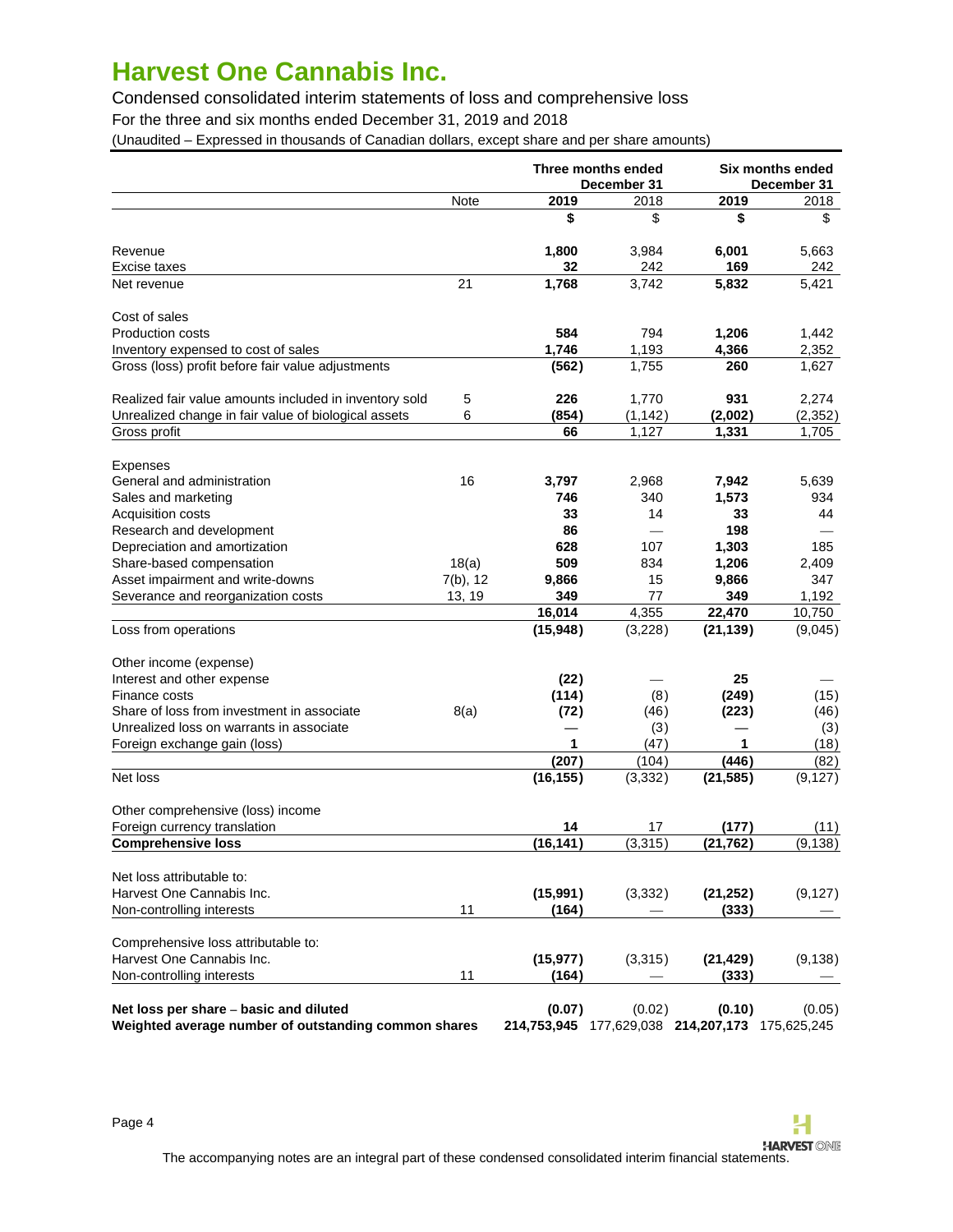Condensed consolidated interim statements of changes in equity

For the six months ended December 31, 2019 and 2018

(Unaudited – Expressed in thousands of Canadian dollars, except share and per share amounts)

<span id="page-4-0"></span>

|                                             | Note         | Number of<br>shares | Share capital                                                                                                                                                                                                                                                                                                                                                                         | Other reserves | Accumulated<br>other<br>comprehensive<br>loss | Accumulated<br>deficit | Non-<br>controlling<br>interest | Total     |
|---------------------------------------------|--------------|---------------------|---------------------------------------------------------------------------------------------------------------------------------------------------------------------------------------------------------------------------------------------------------------------------------------------------------------------------------------------------------------------------------------|----------------|-----------------------------------------------|------------------------|---------------------------------|-----------|
|                                             |              | #                   | \$                                                                                                                                                                                                                                                                                                                                                                                    | \$             | \$                                            | \$                     | \$                              | \$        |
| Balance, July 1, 2018                       |              | 173,621,452         | 117,736                                                                                                                                                                                                                                                                                                                                                                               | 13,856         | (83)                                          | (26, 598)              |                                 | 104,911   |
| Common shares issued for acquisitions       |              | 8,326,695           | 3,580                                                                                                                                                                                                                                                                                                                                                                                 |                |                                               |                        |                                 | 3,580     |
| Warrants exercised                          |              | 150,000             | 150                                                                                                                                                                                                                                                                                                                                                                                   |                | --                                            |                        |                                 | 150       |
| Share-based compensation                    | 18(a)        |                     | $\hspace{1.0cm} \overline{\hspace{1.0cm} \hspace{1.0cm} \hspace{1.0cm} \hspace{1.0cm} } \hspace{1.0cm} \hspace{1.0cm} \hspace{1.0cm} \hspace{1.0cm} \hspace{1.0cm} \hspace{1.0cm} \hspace{1.0cm} \hspace{1.0cm} \hspace{1.0cm} \hspace{1.0cm} \hspace{1.0cm} \hspace{1.0cm} \hspace{1.0cm} \hspace{1.0cm} \hspace{1.0cm} \hspace{1.0cm} \hspace{1.0cm} \hspace{1.0cm} \hspace{1.0cm}$ | 2,410          |                                               |                        | $\overline{\phantom{0}}$        | 2,410     |
| Foreign currency translation                |              |                     |                                                                                                                                                                                                                                                                                                                                                                                       |                | (11)                                          |                        |                                 | (11)      |
| Net loss                                    |              |                     |                                                                                                                                                                                                                                                                                                                                                                                       |                | $\qquad \qquad$                               | (9, 127)               |                                 | (9, 127)  |
| Balance, December 31, 2018                  |              | 182,098,147         | 121,466                                                                                                                                                                                                                                                                                                                                                                               | 16,266         | (94)                                          | (35, 725)              | $\overline{\phantom{0}}$        | 101,913   |
| Balance, July 1, 2019                       |              | 185,819,851         | 125,093                                                                                                                                                                                                                                                                                                                                                                               | 18,042         | (139)                                         | (54, 450)              | 4,589                           | 93,135    |
| Common shares issued for services           |              | 987,013             | 471                                                                                                                                                                                                                                                                                                                                                                                   |                |                                               |                        |                                 | 471       |
| Common shares issued for acquisition        | 10(a)        | 28,272,622          | 20,639                                                                                                                                                                                                                                                                                                                                                                                |                |                                               |                        | $\overline{\phantom{0}}$        | 20,639    |
| Options and warrants issued for acquisition | $10(a)$ , 18 |                     |                                                                                                                                                                                                                                                                                                                                                                                       | 1,255          |                                               |                        |                                 | 1,255     |
| Share-based compensation                    | 18(a)        |                     | $\overline{\phantom{a}}$                                                                                                                                                                                                                                                                                                                                                              | 1,206          |                                               |                        |                                 | 1,206     |
| Foreign currency translation                |              |                     |                                                                                                                                                                                                                                                                                                                                                                                       |                | (177)                                         |                        |                                 | (177)     |
| Net loss                                    |              |                     |                                                                                                                                                                                                                                                                                                                                                                                       |                | $\hspace{0.1mm}-\hspace{0.1mm}$               | (21, 252)              | (333)                           | (21, 585) |
| Balance, December 31, 2019                  |              | 215,079,486         | 146,203                                                                                                                                                                                                                                                                                                                                                                               | 20,503         | (316)                                         | (75, 702)              | 4,256                           | 94,944    |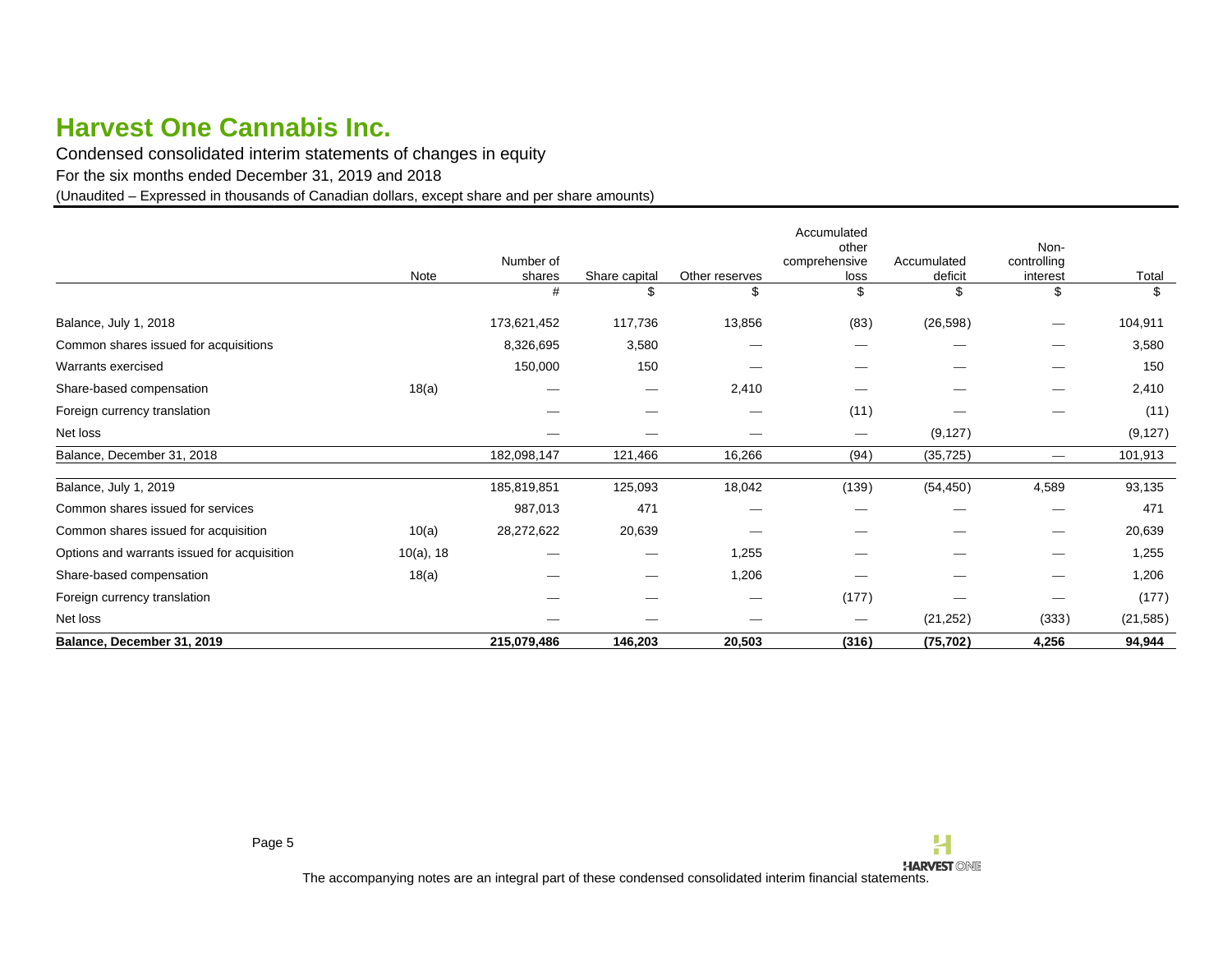Condensed consolidated interim statements of cash flows

For the three and six months ended December 31, 2019 and 2018

(Unaudited – Expressed in thousands of Canadian dollars, except share and per share amounts)

<span id="page-5-0"></span>

|                                                     |                | Three months ended<br>December 31 |                          |           | Six months ended<br>December 31 |
|-----------------------------------------------------|----------------|-----------------------------------|--------------------------|-----------|---------------------------------|
|                                                     | Note           | 2019                              | 2018                     | 2019      | 2018                            |
|                                                     |                | \$                                | \$                       | \$        | \$                              |
| <b>Operating activities</b>                         |                |                                   |                          |           |                                 |
| Net loss                                            |                | (16, 155)                         | (3,332)                  | (21, 585) | (9, 127)                        |
| Adjustments to reconcile non-cash items             |                |                                   |                          |           |                                 |
| Depreciation and amortization                       | 7.9            | 721                               | 175                      | 1,485     | 335                             |
| Asset impairment and write-downs                    | $7(b)$ , 12    | 9,866                             |                          | 9,866     | 332                             |
| Loss on disposal of property, plant and             |                |                                   |                          |           |                                 |
| equipment                                           |                | 103                               |                          | 113       | 4                               |
| Share-based compensation                            | 18(a)          | 509                               | 834                      | 1,206     | 2,409                           |
| Issuance of common shares for services              |                | 75                                |                          | 471       |                                 |
| Interest and other income                           |                | (4)                               |                          | (4)       |                                 |
| Accretion on loans and borrowings                   | 15(a)          | 70                                |                          | 143       |                                 |
| Share of net loss from investment in associate      | 8(a)           | 72                                | 49                       | 223       | 49                              |
| Unrealized change in fair value of biological       |                |                                   |                          |           |                                 |
| assets                                              | 6              | (854)                             | (1, 142)                 | (2,002)   | (2,352)                         |
| Realized fair value amounts included in             |                |                                   |                          |           |                                 |
| inventory sold                                      | 5              | 226                               | 1,770                    | 931       | 2,273                           |
| Fair value adjustment in inventory expensed to      |                |                                   |                          |           |                                 |
| cost of sales                                       |                | 412                               | 16                       | 769       | 468                             |
| Changes in working capital                          |                |                                   |                          |           |                                 |
| Cash reclassed as asset held for sale               |                | (58)                              |                          | (58)      |                                 |
| Accounts receivable                                 |                | 2,072                             | (1,460)                  | 878       | (1,858)                         |
| Inventories                                         |                | (1,290)                           | (794)                    | (4, 362)  | (1,382)                         |
| Prepaid expenses and deposits                       |                | (67)                              | 820                      | (411)     | 279                             |
| Accounts payable and accrued liabilities            |                | (101)                             | (59)                     | (2,271)   | (631)                           |
| Net cash used in operating activities               |                | (4, 403)                          | (3, 123)                 | (14,608)  | (9,201)                         |
|                                                     |                |                                   |                          |           |                                 |
| <b>Investing activities</b>                         |                |                                   |                          |           |                                 |
| Purchase of property, plant and equipment           | $\overline{7}$ | (2, 185)                          | (3,316)                  | (4,604)   | (3,971)                         |
| Proceeds from sale of property, plant and           |                |                                   |                          |           |                                 |
| equipment                                           |                | 125                               | $\overline{\phantom{0}}$ | 152       |                                 |
| Purchase of intangible assets                       | 9              | (11)                              | (10)                     | (33)      | (12)                            |
| Investment in and loan to associate                 | 8              |                                   | (26)                     | (250)     | (1,791)                         |
| Acquisition of businesses, net of cash acquired     | 10             |                                   | (972)                    | 86        | (972)                           |
| Net cash used in investing activities               |                | (2,071)                           | (4, 324)                 | (4, 649)  | (6,746)                         |
| <b>Financing activities</b>                         |                |                                   |                          |           |                                 |
| Warrants exercised                                  |                |                                   | 150                      |           | 150                             |
| Repayment of loans and borrowings                   |                | (106)                             |                          | (201)     |                                 |
| Net cash (used in) provided by financing activities |                | (106)                             | 150                      | (201)     | 150                             |
|                                                     |                |                                   |                          |           |                                 |
| Effect of foreign exchange on cash                  |                | 88                                | (42)                     | (63)      | (67)                            |
| Decrease in cash during the period                  |                | (6, 492)                          | (7, 339)                 | (19, 521) | (15, 864)                       |
| Cash, beginning of the period                       |                | 7,272                             | 48,321                   | 20,301    | 56,846                          |
| Cash, end of the period                             |                | 780                               | 40,982                   | 780       | 40,982                          |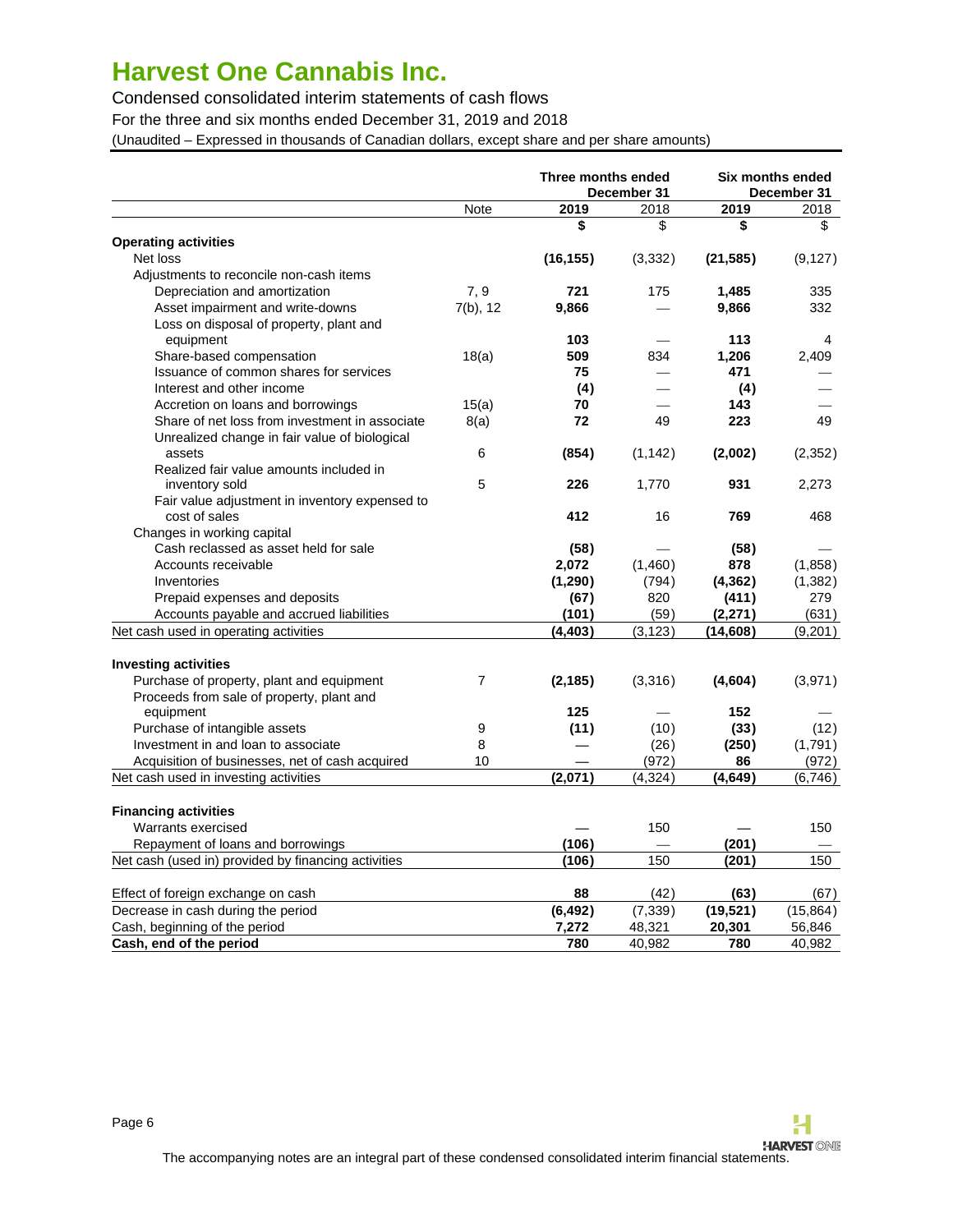Notes to the condensed consolidated interim financial statements For the three and six months ended December 31, 2019 and 2018 (Unaudited – Expressed in thousands of Canadian dollars, except share and per share amounts)

### **1. Nature of operations**

<span id="page-6-0"></span>Harvest One Cannabis Inc. ("Harvest One") is a publicly traded corporation, incorporated in Canada, with its head office located at 404 – 999 Canada Place, Vancouver, BC, V6C 3E2. Harvest One's common shares are listed on the TSX Venture Exchange under the symbol "HVT" and on the OTCQX® Best Market operated by OTC Market Group ("OTCQX") under the symbol "HRVOF".

These consolidated financial statements as at and for the three and six months ended December 31, 2019 and 2018 include Harvest One and its subsidiaries (together referred to as "the Company") and the Company's interest in an affiliated company.

The principal activities of the Company are to provide innovative lifestyle and wellness products to consumers and patients in regulated markets around the world through its subsidiaries: United Greeneries Ltd. ("United Greeneries"), a Licensed Producer of cannabis pursuant to the Cannabis Act, and Greenbelt Greenhouse Ltd. ("Greenbelt") under the cultivation segment; Satipharm Limited ("Satipharm") and PhytoTech Therapeutics Ltd. ("PhytoTech"), both under the Company's medical and nutraceutical segment; and Dream Water Global ("Dream Water") and Delivra Corp. ("Delivra"), the Company's consumer segment. The Company also has exposure to the retail vertical through its investment in Burb Cannabis Corp. ("Burb").

#### **2. Significant accounting policies**

a) Basis of presentation

These condensed consolidated interim financial statements have been prepared in accordance with International Accounting Standards ("IAS") 34 - Interim Financial Reporting, following the same accounting policies and methods of application as those disclosed in the annual audited consolidated financial statements for the year ended June 30, 2019 other than those disclosed in note 3. These condensed consolidated interim financial statements should be read in conjunction with the annual audited consolidated financial statements of the Company for the year ended June 30, 2019, which have been prepared in accordance with International Financial Reporting Standards ("IFRS").

These condensed consolidated interim financial statements were approved and authorized for issue by the Board of Directors of the Company on March 2, 2020.

b) Basis of accounting – going concern

These condensed consolidated interim financial statements have been prepared on a going concern basis, which assumes that the Company will be able to realize its assets and discharge its liabilities in the normal course of business.

The Company's ability to continue in the normal course of operations is dependent on its ability to achieve profitable operation or raise additional capital through debt or equity financings. While the Company has been successful in raising capital in the past, there is no assurance it will be successful in closing further financing transactions in the future.

The Company had a consolidated net loss of \$16,155 and \$21,585 and negative operating cash flows of \$4,403 and \$14,608 for the three and six months ended December 31, 2019 and an accumulated deficit of \$75,702 as at December 31, 2019. These conditions indicate the existence of material uncertainties that may cast significant doubt on the Company's ability to continue as a going concern. If for any reason the Company is unable to continue as a going concern, then this could have an impact on the Company's ability to realize assets at their recognized values, in particular goodwill and other intangible assets, and to extinguish liabilities in the normal course of business at the amounts stated in the condensed consolidated interim financial statements. Management acknowledges that in the absence of securing additional capital there is uncertainty over the Company's ability to meet its funding requirements as they fall due.

c) Basis of measurement

These condensed consolidated interim financial statements are presented in Canadian dollars and are prepared on a historical cost basis, except for certain financial instruments and biological assets which are measured at fair value.

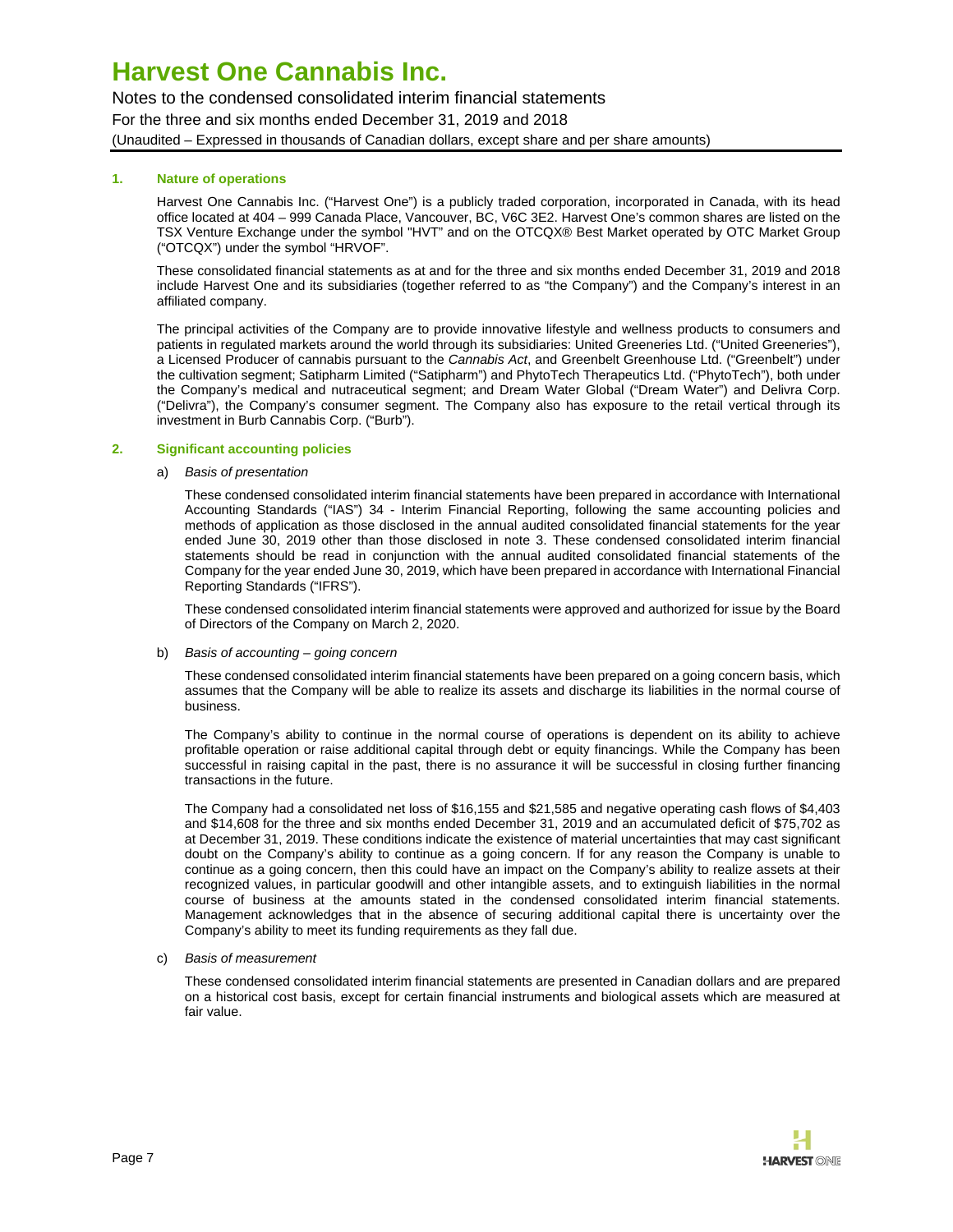Notes to the condensed consolidated interim financial statements For the three and six months ended December 31, 2019 and 2018 (Unaudited – Expressed in thousands of Canadian dollars, except share and per share amounts)

### **2. Significant accounting policies (continued)**

#### d) Basis of consolidation

These consolidated financial statements incorporate the financial statements of the Company and its subsidiaries. The accounts of the subsidiaries are prepared for the same reporting period as the Company, using consistent accounting policies. Intercompany transactions, balances and unrealized gains or losses on transactions are eliminated. The table below lists the Company's subsidiaries, investment in associate and the ownership interests in each:

|                                     |                     |             | Accounting    |
|-------------------------------------|---------------------|-------------|---------------|
| <b>Subsidiary</b>                   | <b>Jurisdiction</b> | % ownership | method        |
| United Greeneries Holdings Ltd.     | Canada              | 100%        | Consolidation |
| United Greeneries Ltd.              | Canada              | 100%        | Consolidation |
| United Greeneries Operations Ltd.   | Canada              | 100%        | Consolidation |
| United Greeneries Saskatchewan Ltd. | Canada              | 100%        | Consolidation |
| Satipharm Limited                   | Ireland             | 100%        | Consolidation |
| Satipharm Europe Ltd.               | UK                  | 100%        | Consolidation |
| Satipharm AG                        | Switzerland         | 100%        | Consolidation |
| Satipharm Canada Limited            | Canada              | 100%        | Consolidation |
| Satipharm Australia Pty Ltd.        | Australia           | 100%        | Consolidation |
| Dream Products Inc.                 | Canada              | 100%        | Consolidation |
| Dream Products USA Inc.             | <b>USA</b>          | 100%        | Consolidation |
| Sarpes Beverages, LLC               | USA.                | 100%        | Consolidation |
| PhytoTech Therapeutics Ltd.         | Israel              | 100%        | Consolidation |
| Greenbelt Greenhouse Ltd.           | Canada              | 50.1%       | Consolidation |
| Delivra Corp.                       | Canada              | 100%        | Consolidation |
| Delivra Inc.                        | Canada              | 100%        | Consolidation |
| Delivra Pharmaceuticals Inc.        | Canada              | 100%        | Consolidation |
| LivCorp Inc.                        | Canada              | 100%        | Consolidation |
| LivCorp International Inc.          | Canada              | 100%        | Consolidation |
| LivVet Inc.                         | Canada              | 100%        | Consolidation |
| PortaPack Ltd.                      | Canada              | 100%        | Consolidation |
| Burb Cannabis Corp.                 | Canada              | 19.99%      | Equity        |
|                                     |                     |             |               |

#### e) Significant accounting policies

As a result of the acquisition of Delivra as described in note 10, the Company has amended the following significant accounting policy from that disclosed in the annual audited consolidated financial statements for the year ended June 30, 2019:

#### **Finite-life and indefinite-life intangible assets**

Intangible assets with a finite life are recorded at cost less accumulated amortization. Intangible assets acquired in a business combination are measured at fair value at the acquisition date. Amortization is provided on a straight-line basis over their estimated useful lives:

| Website                     | 5 years |
|-----------------------------|---------|
| Customer relationships      | 7 vears |
| Technology and formulations | 8 years |

The estimated useful life and amortization method are reviewed during each financial year and adjusted if appropriate, with the effect of any changes in estimate being accounted for on a prospective basis.

Intangible assets with indefinite useful lives are comprised of acquired brand names and in-process R&D which are carried at cost. Brand names are estimated to have an indefinite life because they are expected to generate cash flows indefinitely. In-process R&D is not yet available for use and is not subject to amortization. Indefinite life intangible assets are not amortized but are tested for impairment annually and when there is an indication of impairment.

**Accounting**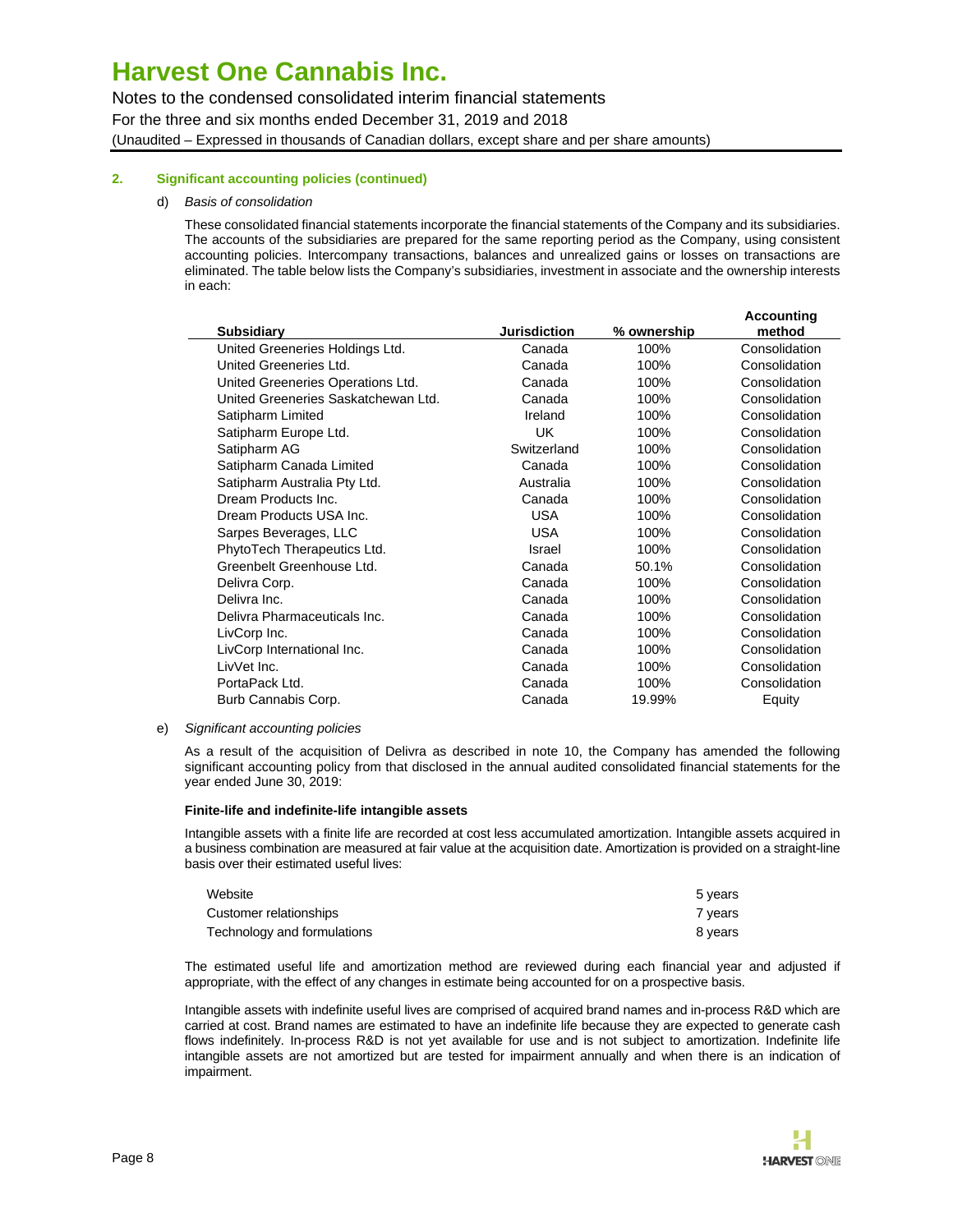Notes to the condensed consolidated interim financial statements For the three and six months ended December 31, 2019 and 2018 (Unaudited – Expressed in thousands of Canadian dollars, except share and per share amounts)

#### **3. New accounting standards and interpretations**

The Company has adopted the following new or amended IFRS standards for the period beginning July 1, 2019.

### **IFRS 16 – Leases ("IFRS 16")**

IFRS 16 was issued by the International Accounting Standards Board ("IASB") replacing IAS 17 – Leases ("IAS 17") and related interpretations and is effective for annual periods beginning on or after January 1, 2019. IFRS 16 eliminates the current operating/finance lease dual accounting model for lessees and replaces it with a single, on-balance sheet accounting model, similar to the previous finance lease accounting.

The Company has updated its accounting policy for leasing to reflect the adoption of IFRS 16 as detailed below.

#### Definition of a lease

At inception of a contract, the Company assesses whether a contract is, or contains, a lease. A contract is, or contains, a lease if the contract conveys the right to control the use of an identified asset for a period of time in exchange for consideration. To assess whether a contract conveys the right to control the use of an identified asset, the Company assesses whether:

- the contract involves the use of an identified asset this may be specified explicitly or implicitly and should be physically distinct or represent substantially all of the capacity of a physically distinct asset. If the supplier has a substantive substitution right, then the asset is not identified;
- the Company has the right to obtain substantially all of the economic benefits from use of the asset throughout the period of use; and
- the Company has the right to direct the use of the asset. The Company has the right when it has the decisionmaking rights that are most relevant to changing how and for what purpose the asset is used.

#### Accounting as a lessee

For contracts that contain a lease, the Company recognises a right-of-use asset and a lease liability at the lease commencement date.

The right-of-use asset is initially measured at cost, which comprises the initial amount of the lease liability adjusted for any lease payments made at or before the commencement date, plus any initial direct costs incurred and an estimate of costs to dismantle and remove the underlying asset or to restore the underlying asset or the site on which it is located, less any lease incentives received.

The right-of-use asset is subsequently depreciated using the straight-line method from the commencement date to the earlier of the end of the useful life of the right-of-use asset or the end of the lease term. The estimated useful lives of right-of-use assets are determined on the same basis as those of property, plant and equipment. In addition, the rightof-use asset is assessed for impairment losses, should a trigger be identified and adjusted for impairment if required.

The lease liability is initially measured at the present value of the lease payments that are not paid at the commencement date, discounted using the interest rate implicit in the lease, or if that rate cannot be readily determined, the Company's incremental borrowing rate. Generally, the Company uses its incremental borrowing rate as the discount rate. Lease payments included in the measurement of the lease liability is comprised of fixed lease payments and lease payments in an option renewal period if the Company is reasonably certain to exercise an extension option, and penalties for early termination of a lease unless the Company is reasonably certain not to terminate early.

The lease liability is measured at amortised cost using the effective interest method. It is remeasured when there is a change in future lease payments arising from a change in an index or rate or if the Company changes its assessment of whether it will exercise an extension or termination option. When the lease liability is remeasured in this way, a corresponding adjustment is made to the carrying amount of the right-of-use asset.

The Company presents right-of-use assets in 'property, plant and equipment' and lease liabilities in 'loans and borrowings' in the statement of financial position.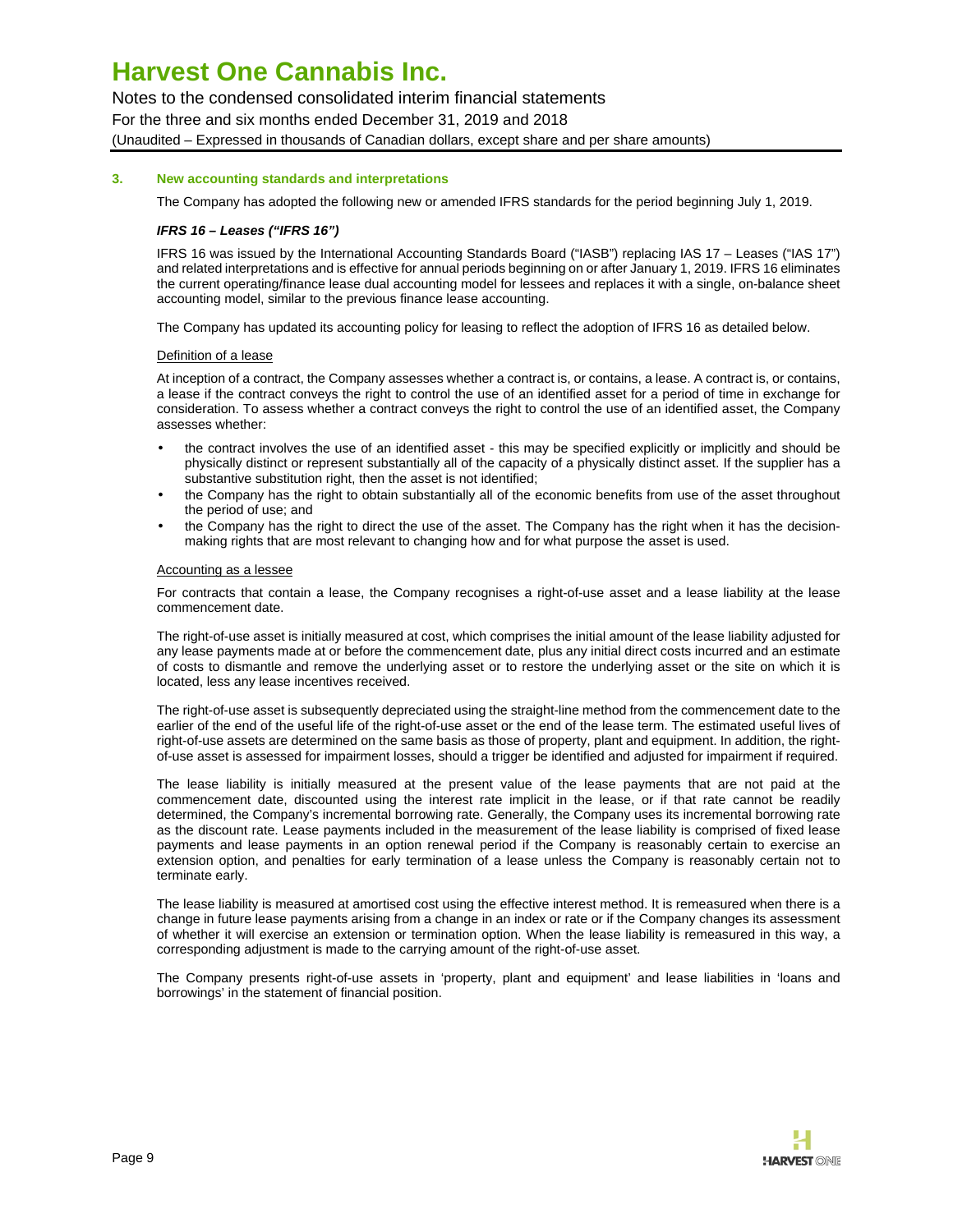Notes to the condensed consolidated interim financial statements For the three and six months ended December 31, 2019 and 2018 (Unaudited – Expressed in thousands of Canadian dollars, except share and per share amounts)

#### **3. New accounting standards and interpretations (continued)**

#### Short-term leases and lease of low-value assets

The Company has elected not to recognize right-of-use assets and lease liabilities for short-term leases that have a lease term of 12 months or less and leases of low-value assets. The Company recognizes the lease payments associated with these leases as an expense on a straight-line or other systemic basis over the lease term.

#### Critical accounting estimates and judgments

In determining the lease term, management considers all facts and circumstances that create an economic incentive to exercise an extension option, or not exercise a termination option. The assessment is reviewed upon a trigger by a significant event or a significant change in circumstances.

Certain leases contain non-lease components, excluded from the right-of-use asset and lease liability, related to operating charges. Judgment is applied in determination of the stand-alone price of the lease and non-lease components.

#### **Transition to IFRS 16**

The Company adopted IFRS 16 using the modified retrospective method which does not require restatement of comparative periods. Therefore, the comparative information has not been restated and continues to be reported under IAS 17.

The Company used the following additional practical expedients:

- applied a single discount rate to a portfolio of leases with similar characteristics;
- applied the exemption not to recognize right-of-use assets and lease liabilities for short-term leases with terms less than 12 months and leases of low-value assets. The Company recognizes the lease payments associated with these leases as an expense on a straight-line or other systemic basis over the lease term;
- excluded initial direct costs from the measurement of the right-of-use asset at the date of initial application; and
- used hindsight when determining the lease term of the contract contains options to extend or terminate the lease.

The Company elected to measure the right-of-use assets at the amount equal to the lease liabilities, adjusted by the amount of any prepaid or accrued lease payments. On transition to IFRS 16, the Company recognized \$856 of rightof-use assets, net of accrued lease payments of \$26, and \$882 of lease liabilities. When measuring lease liabilities, the Company discounted lease payments using its incremental borrowing rate at July 1, 2019. The weighted-average rate applied is 14.5%.

| Operating lease commitments at June 30, 2019                    | 1.759 |
|-----------------------------------------------------------------|-------|
| Discounted using the incremental borrowing rate at July 1, 2019 | 14.5% |
| Finance lease liabilities recognized as at June 30, 2019        | 1.282 |
| Recognition exception for leases of low-value assets            | (89)  |
| Scope changes due to IFRS 16                                    | (311) |
| Lease liabilities at July 1, 2019                               | 882   |

For leases that were classified as finance leases under IAS 17, the carrying amounts of the right-of-use asset and the lease liability at July 1, 2019, are determined as the carrying amounts of the lease asset and lease liability under IAS 17 immediately before that date.

#### **4. Accounts receivable**

The summary of the Company's accounts receivable is as follows:

|                                    | December 31<br>2019 | June 30<br>2019 |
|------------------------------------|---------------------|-----------------|
|                                    |                     |                 |
| Trade receivables                  | 2,461               | 2,577           |
| Taxes recoverable from governments | 298                 | 731             |
|                                    | 2,759               | 3,308           |

At the reporting date, the Company assessed the collectability of the balance and concluded that none of the receivables were uncollectible.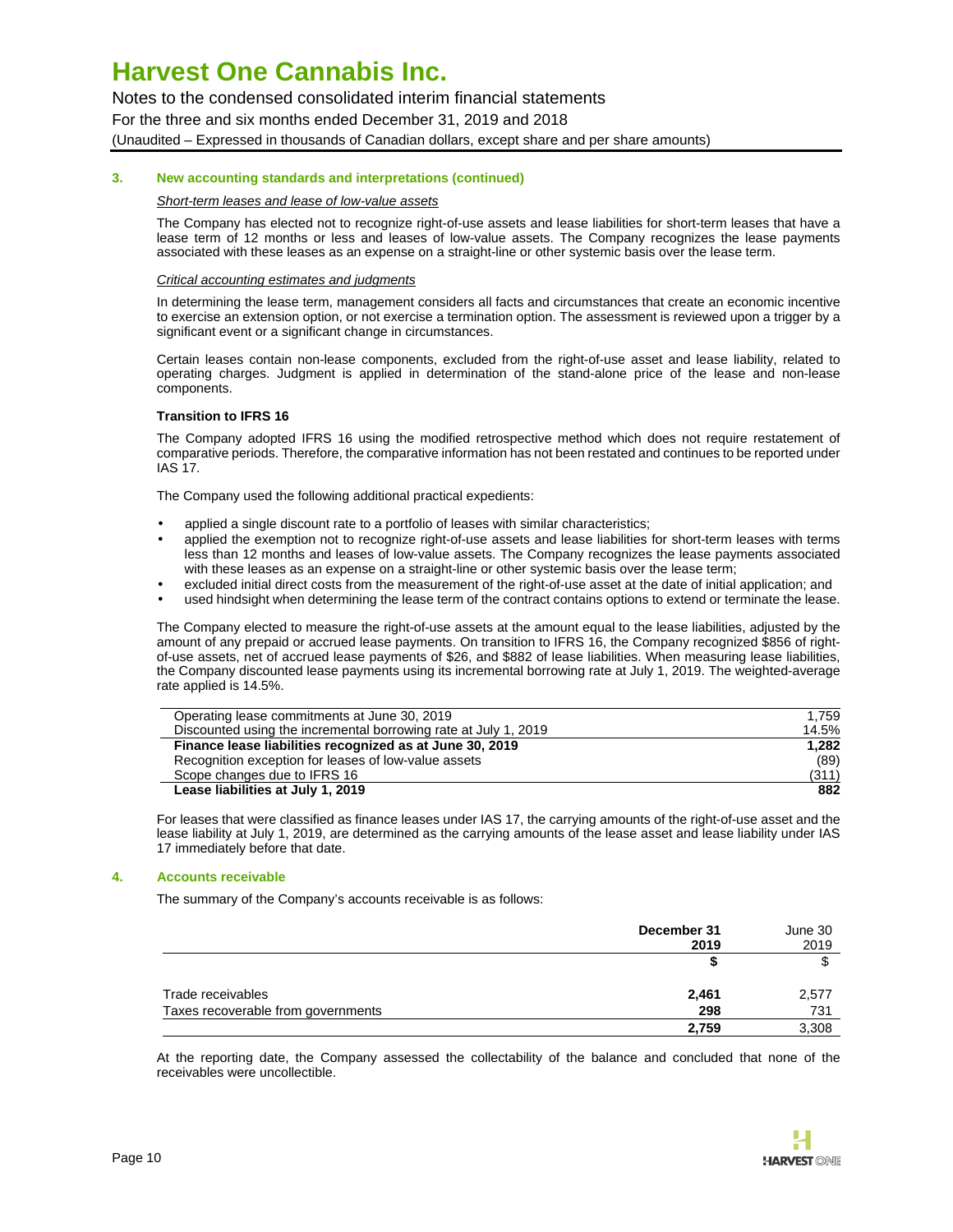Notes to the condensed consolidated interim financial statements For the three and six months ended December 31, 2019 and 2018 (Unaudited – Expressed in thousands of Canadian dollars, except share and per share amounts)

### **5. Inventories**

The summary of the Company's inventories is as follows:

|                                             | December 31 | June 30 |
|---------------------------------------------|-------------|---------|
|                                             | 2019        | 2019    |
|                                             | \$          | \$      |
| Harvested cannabis                          |             |         |
| Work-in-process                             | 7,450       | 3,974   |
| Finished goods                              | 1,151       | 1,328   |
|                                             | 8,601       | 5,302   |
| <b>CBD</b> capsules                         |             |         |
| Raw materials and work-in-progress          | 1,340       | 1,399   |
| Finished goods                              | 738         | 748     |
|                                             | 2,078       | 2,147   |
| Liquid sleep shots and sleep powder packets |             |         |
| Raw materials and work-in-progress          | 22          | 650     |
| Finished goods                              | 2,778       | 652     |
|                                             | 2,800       | 1,302   |
| Pain relief creams                          |             |         |
| Raw materials and work-in-progress          | 752         |         |
| Finished goods                              | 948         |         |
|                                             | 1,700       |         |
| Packaging and supplies                      | 1,138       | 332     |
|                                             | 16,317      | 9,083   |

### a) Harvested cannabis

During the three and six months ended December 31, 2019, cost of sales on cannabis inventory sold was \$316 and \$2,003 (2018 - \$1,944 and \$2,480), of which \$226 and \$931 (2018 - \$1,770 and \$2,273) related to realized fair value changes and \$90 and \$1,072 (2018 - \$174 and \$207) related to costs incurred to sell harvested cannabis inventory.

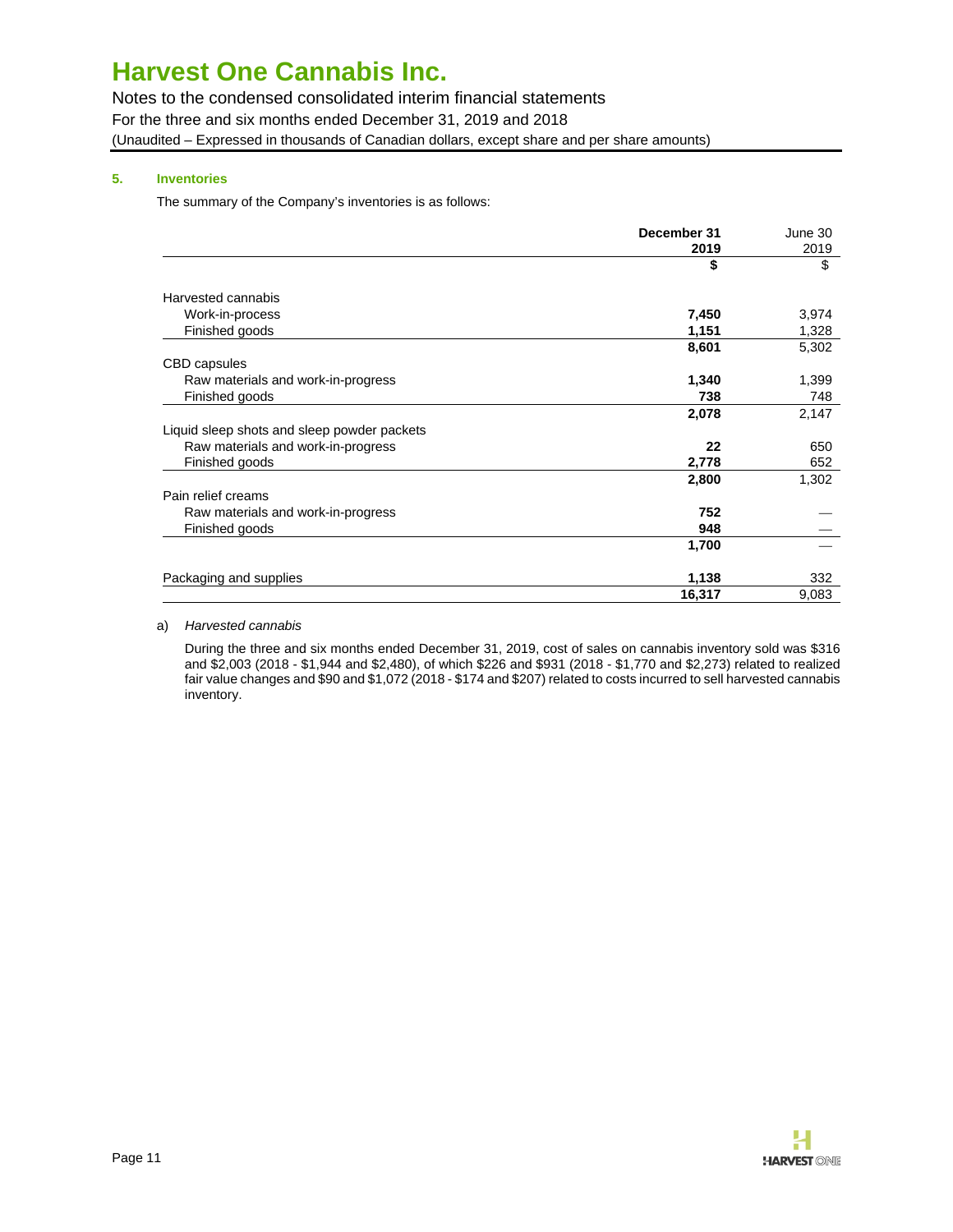Notes to the condensed consolidated interim financial statements For the three and six months ended December 31, 2019 and 2018 (Unaudited – Expressed in thousands of Canadian dollars, except share and per share amounts)

### **6. Biological assets**

The continuity of biological assets at December 31, 2019 and June 30, 2019, which consists of seeds and cannabis plants, is as follows:

|                                                      | December 31 | June 30 |
|------------------------------------------------------|-------------|---------|
|                                                      | 2019        | 2019    |
|                                                      |             |         |
| Balance, beginning of period                         | 857         | 904     |
| Unrealized change in fair value of biological assets | 2.002       | 3,992   |
| Transferred to inventory upon harvest                | (2,063)     | (4,039) |
| Balance, end of period                               | 796         | 857     |

As at December 31, 2019, included in the carrying amount of biological assets was \$768 in cannabis plants and \$28 in seeds (June 30, 2019 – \$821 in cannabis plants and \$36 in seeds).

Biological assets are valued in accordance with IAS 41 - Agriculture and are presented at their fair value less costs to sell up to the point of harvest. The fair value measurements for biological assets have been categorized as Level 3 of the fair value hierarchy based on the inputs to the valuation technique used, as there is currently no actively traded commodity market for plants. The fair value was determined using a valuation model to estimate the expected harvest yield per plant applied to the estimated fair value less costs to sell per gram. The significant assumptions applied in determining the fair value of biological assets are as follows:

- a) wastage of plants based on their various stages;
- b) expected yield by strain of plant of approximately 26 grams per plant based on an average of historical growing results (June 30, 2019 – approximately 21 grams per plant);
- c) percentage of costs incurred to date compared to the estimated total costs to be incurred ("stage of plant growth");
- d) percentage of costs incurred for each stage of plant growth;
- e) average selling price of \$8.75 per gram (June 30, 2019 between \$7.80 and \$10.20 per gram); and
- f) average selling costs of \$2.75 per gram (June 30, 2019 between \$1.50 and \$3.80 per gram).

The selling price used in the valuation of biological assets is based on the average selling price of cannabis products for the recreational market and can vary based on different strains being grown. Expected yields for the cannabis plant is also subject to a variety of factors, such as strains being grown, length of growing cycle, and space allocated for growing. Selling costs include packaging, labelling, shipping, and other costs incurred to sell cannabis products for the recreational market.

The Company periodically assesses the significant assumptions applied in determining the fair value of biological assets based on historical information obtained as well as planned production schedules. When there is a material change in any of the significant assumptions, the fair value of biological assets is adjusted.

During the three and six months ended December 31, 2019, the Company determined that the fair value less costs to sell was \$6.00 per gram (three and six months ended December 31, 2018 - \$6.45 per gram).

These estimates are subject to volatility and a number of uncontrollable factors which could significantly affect the fair value of biological assets in future periods. A 10% increase or decrease in the fair value less costs to sell or in the expected yield would result in an increase or decrease of approximately \$96 in biological assets at December 31, 2019 (June 30, 2019 – \$104).

On average, the growth cycle is 13 weeks and for in-process biological assets, the fair value at point of harvest is adjusted based on the stage of plant growth. As at December 31, 2019, on average, the biological assets were 57% complete as to the next expected harvest date (June 30, 2019 – 65%).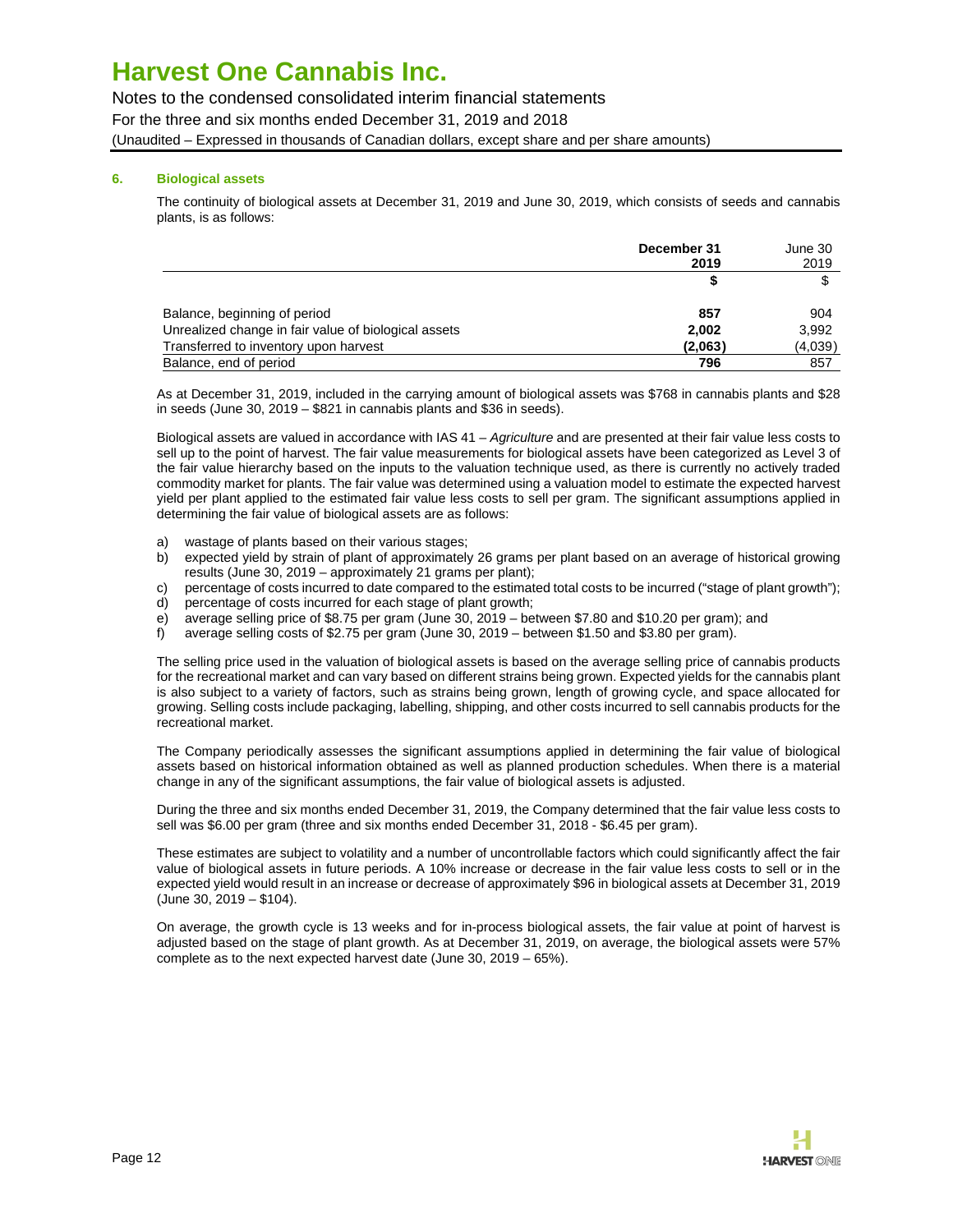Notes to the condensed consolidated interim financial statements For the three and six months ended December 31, 2019 and 2018 (Unaudited – Expressed in thousands of Canadian dollars, except share and per share amounts)

### **7. Property, plant and equipment**

The summary of the Company's property, plant and equipment is as follows:

|                                 |           |           | <b>Building and</b> |                          |                          | Right-of-                       |           |
|---------------------------------|-----------|-----------|---------------------|--------------------------|--------------------------|---------------------------------|-----------|
|                                 | Plant and | Office    | leasehold           |                          | Construction             | use                             |           |
|                                 | equipment | equipment | improvements        | Land                     | in progress              | assets                          | Total     |
|                                 | \$        | \$        | \$                  | \$                       | \$                       | \$                              | \$        |
| Cost                            |           |           |                     |                          |                          |                                 |           |
| July 1, 2018                    | 2,575     | 386       | 5,257               | 1,395                    | 1,809                    |                                 | 11,422    |
| Additions                       | 143       | 132       | 19                  |                          | 12,252                   |                                 | 12,546    |
| <b>Additions from Greenbelt</b> |           |           |                     |                          |                          |                                 |           |
| acquisition                     | 2,742     | 17        | 6,604               | 461                      |                          | -                               | 9,824     |
| Transfers                       | 388       |           |                     |                          | (388)                    |                                 |           |
| Disposals and write-downs       | (1,278)   |           |                     | $\overline{\phantom{0}}$ | (327)                    |                                 | (1,605)   |
| June 30, 2019                   | 4,570     | 535       | 11,880              | 1,856                    | 13,346                   | $\qquad \qquad -$               | 32,187    |
| <b>Accumulated depreciation</b> |           |           |                     |                          |                          |                                 |           |
| July 1, 2018                    | 628       | 98        | 156                 |                          |                          |                                 | 882       |
| Depreciation                    | 334       | 113       | 200                 |                          |                          |                                 | 647       |
| Disposals and write-downs       | (467)     |           |                     |                          |                          |                                 | (467)     |
| June 30, 2019                   | 495       | 211       | 356                 | $\overline{\phantom{m}}$ | $\overline{\phantom{m}}$ | $\overbrace{\qquad \qquad }^{}$ | 1,062     |
| Net book value                  |           |           |                     |                          |                          |                                 |           |
| June 30, 2019                   | 4,075     | 324       | 11,524              | 1,856                    | 13,346                   |                                 | 31,125    |
|                                 |           |           |                     |                          |                          |                                 |           |
| Cost                            |           |           |                     |                          |                          |                                 |           |
| July 1, 2019                    | 4,570     | 535       | 11,880              | 1,856                    | 13,346                   |                                 | 32,187    |
| Additions                       | 609       | 48        |                     |                          | 8,159                    | 928                             | 9,744     |
| <b>Additions from Delivra</b>   |           |           |                     |                          |                          |                                 |           |
| acquisition (note 10(a))        | 481       |           |                     |                          |                          |                                 | 481       |
| Transfers to assets             |           |           |                     |                          |                          |                                 |           |
| held for sale (note 13)         | (2,389)   | (17)      | (6, 556)            | (1, 425)                 | (331)                    | $\overline{\phantom{0}}$        | (10, 718) |
| Disposals and write-downs       | (453)     | (32)      | (48)                |                          |                          |                                 | (533)     |
| December 31, 2019               | 2,818     | 534       | 5,276               | 431                      | 21,174                   | 928                             | 31,161    |
| <b>Accumulated depreciation</b> |           |           |                     |                          |                          |                                 |           |
| July 1, 2019                    | 495       | 211       | 356                 |                          |                          |                                 | 1,062     |
| Depreciation                    | 251       | 71        | 196                 |                          |                          | 114                             | 632       |
| Transfers to assets             |           |           |                     |                          |                          |                                 |           |
| held for sale (note 13)         | (54)      | (4)       | (180)               |                          |                          |                                 | (238)     |
| Disposals and write-downs       | (224)     | (32)      | (11)                |                          |                          |                                 | (267)     |
| December 31, 2019               | 468       | 246       | 361                 |                          |                          | 114                             | 1,189     |
| Net book value                  |           |           |                     |                          |                          |                                 |           |
| December 31, 2019               | 2.350     | 288       | 4,915               | 431                      | 21.174                   | 814                             | 29.972    |

#### a) Construction in progress

Additions to construction in progress during the six months ended December 31, 2019 mainly relate to: (1) the construction of a 68,000 square foot indoor facility at the Lucky Lake property in Saskatchewan; and (2) the modular expansion on the land adjacent to the Duncan facility. The amounts capitalized to construction in progress related to these projects will be transferred to other classes of property, plant and equipment upon completion and will be depreciated over their respective useful lives once available for use.

#### b) Asset impairment and write-downs

During the six months ended December 31, 2018, approximately \$200 in costs related to a facility which the Company decided not to proceed with and \$147 in costs related to other planned projects were written-off. These costs consisted of amounts capitalized in construction in progress and prepaid expenses and deposits.

#### c) Right-of-use assets

The Company adopted IFRS 16 – Leases effective July 1, 2019 (note 3). Additions during the six months ended December 31, 2019 includes \$856 right-of-use assets on transition to IFRS 16 and \$72 of right-of-use asset additions for office leases.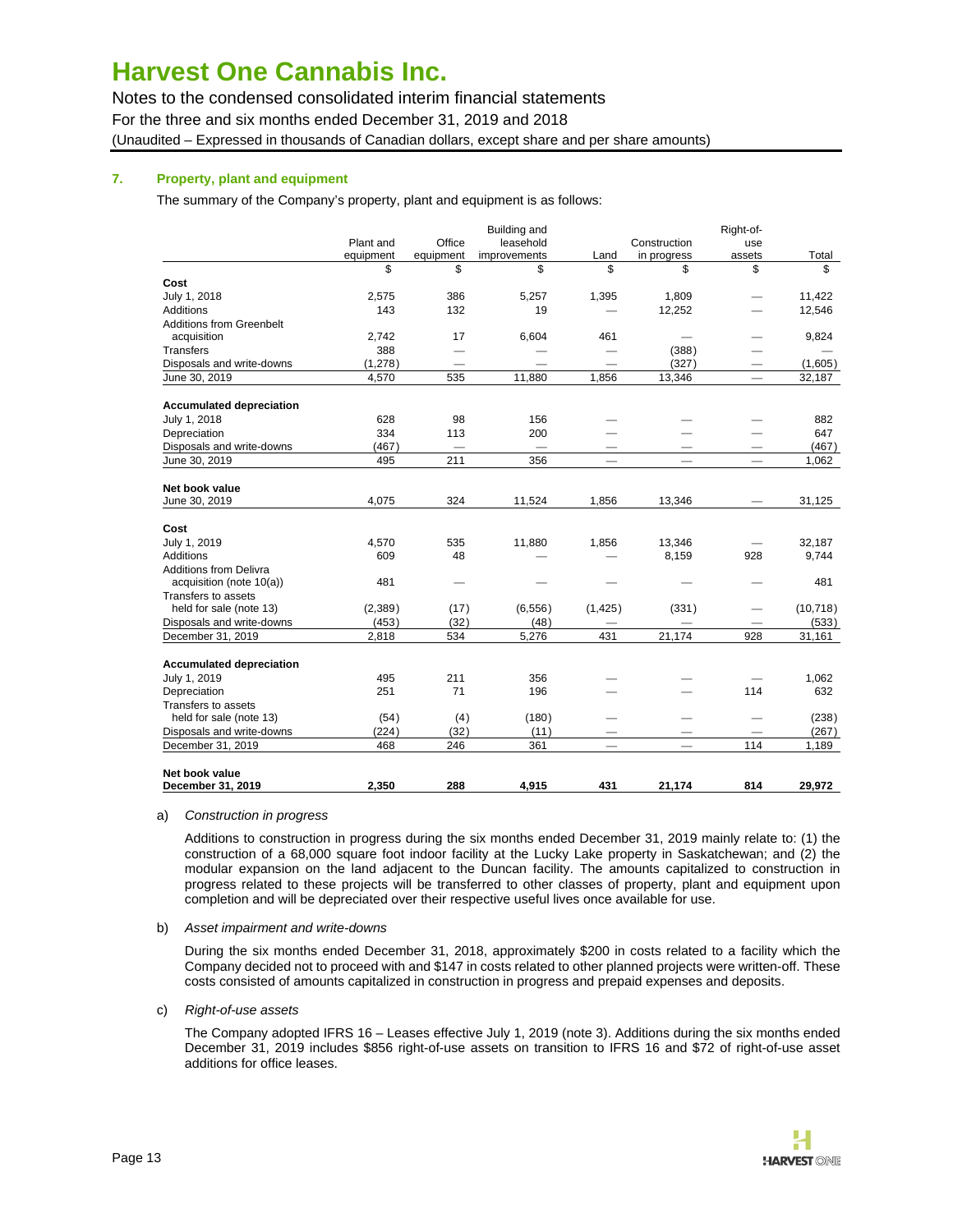Notes to the condensed consolidated interim financial statements

For the three and six months ended December 31, 2019 and 2018

(Unaudited – Expressed in thousands of Canadian dollars, except share and per share amounts)

### **8. Investment in and loan to associate**

The summary of the Company's investment in and loan to associate is as follows:

|                         |              | December 31 | June 30 |
|-------------------------|--------------|-------------|---------|
|                         | <b>Notes</b> | 2019        | 2019    |
|                         |              | S           | \$      |
| Investment in associate | (a)          | 879         | 1,102   |
| Warrants in associate   |              | 763         | 763     |
| Loan to associate       | (b)          | 254         |         |
|                         |              | 1,896       | 1,865   |

### a) Investment in associate

The following table summarizes the carrying amount of the Company's interest in Burb:

| Balance, December 31, 2019                           |   | 879    |
|------------------------------------------------------|---|--------|
| Share of loss for the period ended December 31, 2019 |   | (223)  |
| Balance, June 30, 2019                               |   | 1.102  |
| Share of loss for the year ended June 30, 2019       |   | (217)  |
| Additions                                            |   | 1.319  |
| Balance, June 30, 2018                               | S |        |
| Company's share (%)                                  |   | 19.99% |

### b) Loan to associate

In connection with the investment in Burb on September 28, 2018, the Company agreed to loan Burb \$250 following Burb's receipt of a retail cannabis licence. On September 18, 2019, Burb received its first retail cannabis licence and therefore the Company advanced Burb a \$250 loan bearing interest at 6% per annum having a term of 2.5 years. The balance at December 31, 2019 includes \$4 of accrued interest.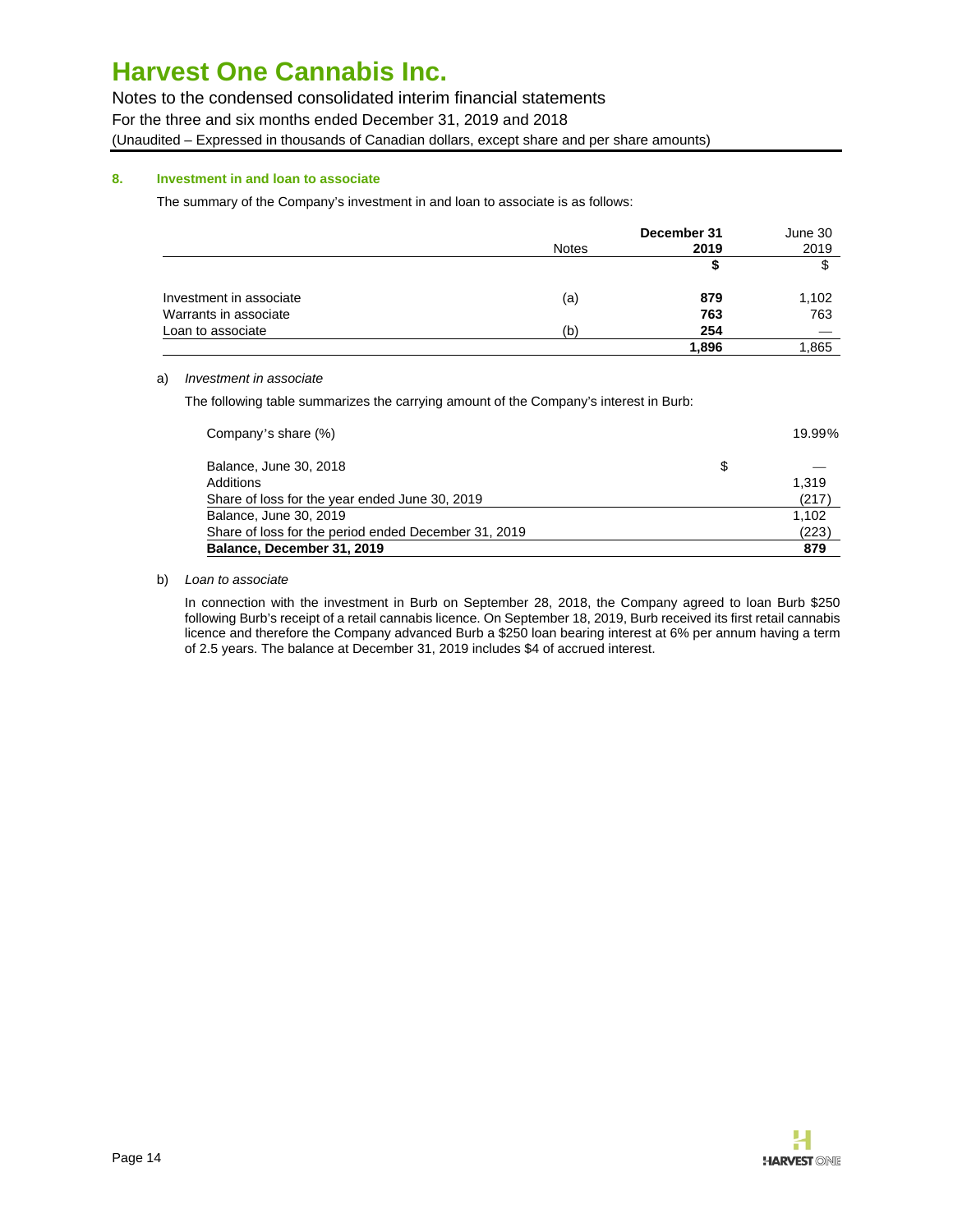Notes to the condensed consolidated interim financial statements For the three and six months ended December 31, 2019 and 2018 (Unaudited – Expressed in thousands of Canadian dollars, except share and per share amounts)

### **9. Intangible assets**

The summary of the Company's intangible assets is as follows:

|                                      |              | Technology   |            |               |           |        |
|--------------------------------------|--------------|--------------|------------|---------------|-----------|--------|
|                                      | <b>Brand</b> | and          | In-process | Customer      | Website   |        |
|                                      | names        | formulations | R&D        | relationships | and other | Total  |
|                                      | \$           | \$           | \$         | \$            | \$        | \$     |
| Cost                                 |              |              |            |               |           |        |
| July 1, 2018                         | 4,190        |              |            | 1,540         | 58        | 5,788  |
| Additions                            |              |              |            |               | 148       | 148    |
| Additions from PhytoTech acquisition |              |              | 4,659      |               |           | 4,659  |
| June 30, 2019                        | 4,190        |              | 4,659      | 1,540         | 206       | 10,595 |
| <b>Accumulated amortization</b>      |              |              |            |               |           |        |
| July 1, 2018                         |              |              |            | 19            | 10        | 29     |
| Amortization                         |              |              |            | 220           | 12        | 232    |
| June 30, 2019                        |              |              |            | 239           | 22        | 261    |
| Net book value                       |              |              |            |               |           |        |
| June 30, 2019                        | 4,190        |              | 4,659      | 1,301         | 184       | 10,334 |
| Cost                                 |              |              |            |               |           |        |
| July 1, 2019                         | 4,190        |              | 4,659      | 1,540         | 206       | 10,595 |
| Additions                            |              |              |            |               | 33        | 33     |
| <b>Additions from Delivra</b>        |              |              |            |               |           |        |
| acquisition (note 10(a))             | 3,050        | 12,150       | 470        |               |           | 15,670 |
| December 31, 2019                    | 7,240        | 12,150       | 5,129      | 1,540         | 239       | 26,298 |
| <b>Accumulated amortization</b>      |              |              |            |               |           |        |
| July 1, 2019                         |              |              |            | 239           | 22        | 261    |
| Amortization                         |              | 736          |            | 110           | 8         | 854    |
| December 31, 2019                    |              | 736          |            | 349           | 30        | 1,115  |
| Net book value                       |              |              |            |               |           |        |
| December 31, 2019                    | 7.240        | 11,414       | 5.129      | 1,191         | 209       | 25.183 |

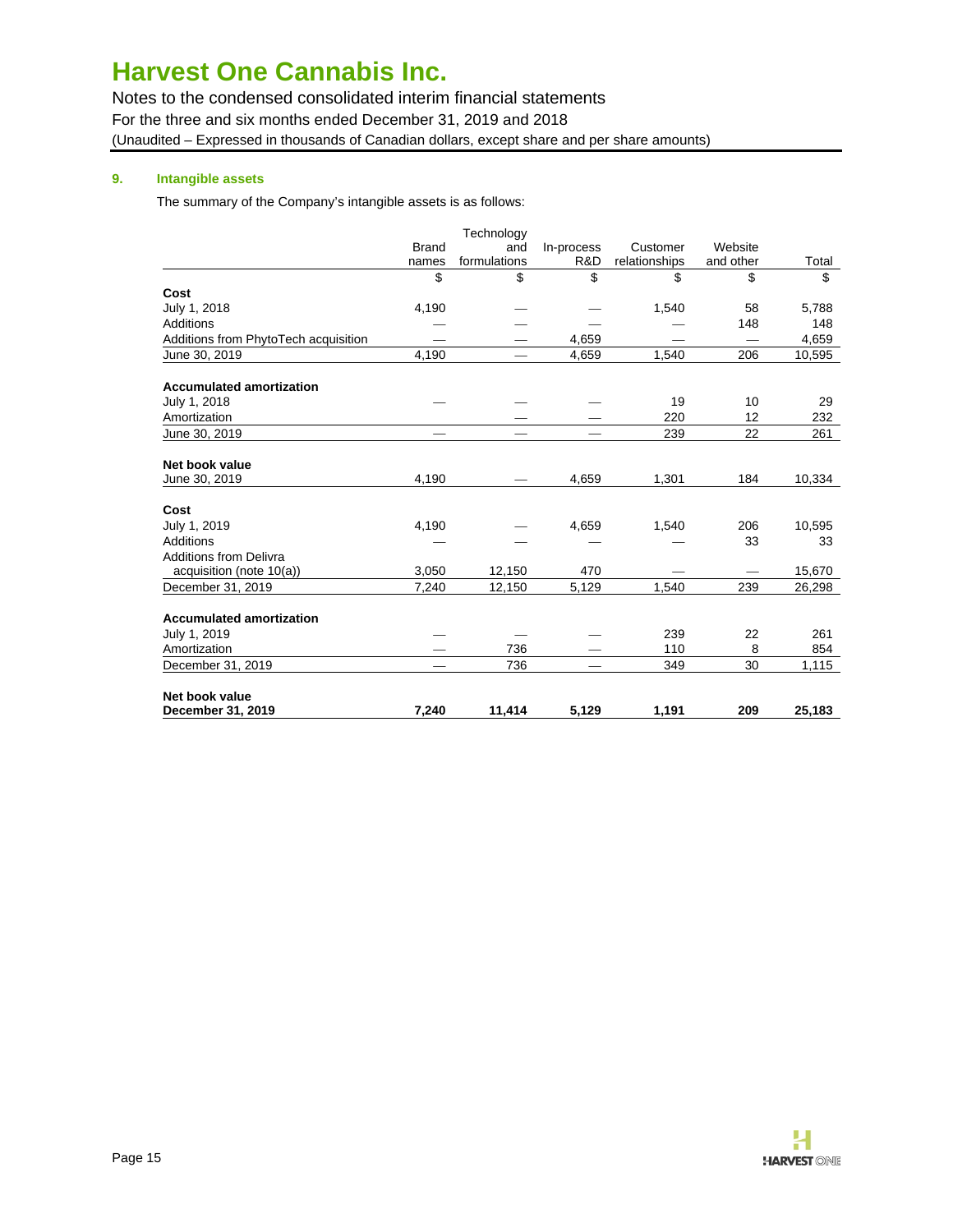Notes to the condensed consolidated interim financial statements For the three and six months ended December 31, 2019 and 2018 (Unaudited – Expressed in thousands of Canadian dollars, except share and per share amounts)

### **10. Asset acquisitions and business combinations**

a) Acquisitions completed during the six months ended December 31, 2019

The summary of the Company's asset acquisition and business combination completed during the six months ended December 31, 2019 is as follows:

| Acquisition completed during the period ended December 31, 2019 | Delivra  |
|-----------------------------------------------------------------|----------|
|                                                                 | \$       |
| <b>Consideration transferred</b>                                |          |
| Common shares issued                                            | 20,639   |
| Options and warrants issued                                     | 1.255    |
|                                                                 | 21,894   |
| <b>Purchase price allocation</b>                                |          |
| Net assets acquired                                             | (2,221)  |
| Intangible assets                                               |          |
| Technology and formulations                                     | 12,150   |
| Brand name                                                      | 3,050    |
| In process R&D                                                  | 470      |
| Goodwill                                                        | 8,445    |
|                                                                 | 21,894   |
| <b>Net assets acquired</b>                                      |          |
| Cash and cash equivalents                                       | 86       |
| Accounts receivables                                            | 334      |
| Prepaid expenses and deposits                                   | 47       |
| Inventories                                                     | 2,650    |
| Property, plant and equipment                                   | 481      |
| Assets acquired                                                 | 3,598    |
| Accounts payable and accrued liabilities                        | (3,806)  |
| Loans and borrowings                                            | (2,013)  |
|                                                                 | (2, 221) |
| <b>Net cash inflows</b>                                         |          |
| Cash consideration                                              |          |
| Less: cash acquired                                             | (86)     |
|                                                                 | (86)     |
| <b>Acquisition costs expensed</b>                               |          |
| Six months ended December 31, 2019                              | 33       |

On July 3, 2019, the Company completed the acquisition of all the outstanding shares of Delivra Corp. for a total consideration of \$21,894, which consisted of 28,272,622 common shares with a fair value of \$20,639; 2,907,918 options with a fair value of \$920; and 2,191,502 warrants with a fair value of \$335. The transaction was accounted for as a business combination in accordance with IFRS 3 - Business Combinations. In connection with the acquisition, the Company recognized \$517 of acquisition costs during the year ended June 30, 2019.

Delivra is a Canadian company that manufactures and sells a range of natural topical pain relief creams for joint and muscle pain, nerve pain, varicose veins, and wound healing under the LivRelief™ brand. Harvest One acquired Delivra as a means to further its strategy of providing trusted, effective products to help people in their daily lives, as there are significant synergies between both organizations. The acquisition of Delivra and its LivRelief™ brand, which produces a variety of topicals and creams with existing distribution channels across Canada, positions Harvest One for the release of cannabis-infused products in Canada.

Goodwill arose from the acquisition as the consideration paid reflects: (1) the benefit of the acquired workforce, (2) synergies with the Company's consumer segment and (3) expected revenue growth. These benefits were not recognized separately from goodwill because they do not meet the recognition criteria for identifiable intangible assets. No amount of goodwill is expected to be deductible for tax purposes.

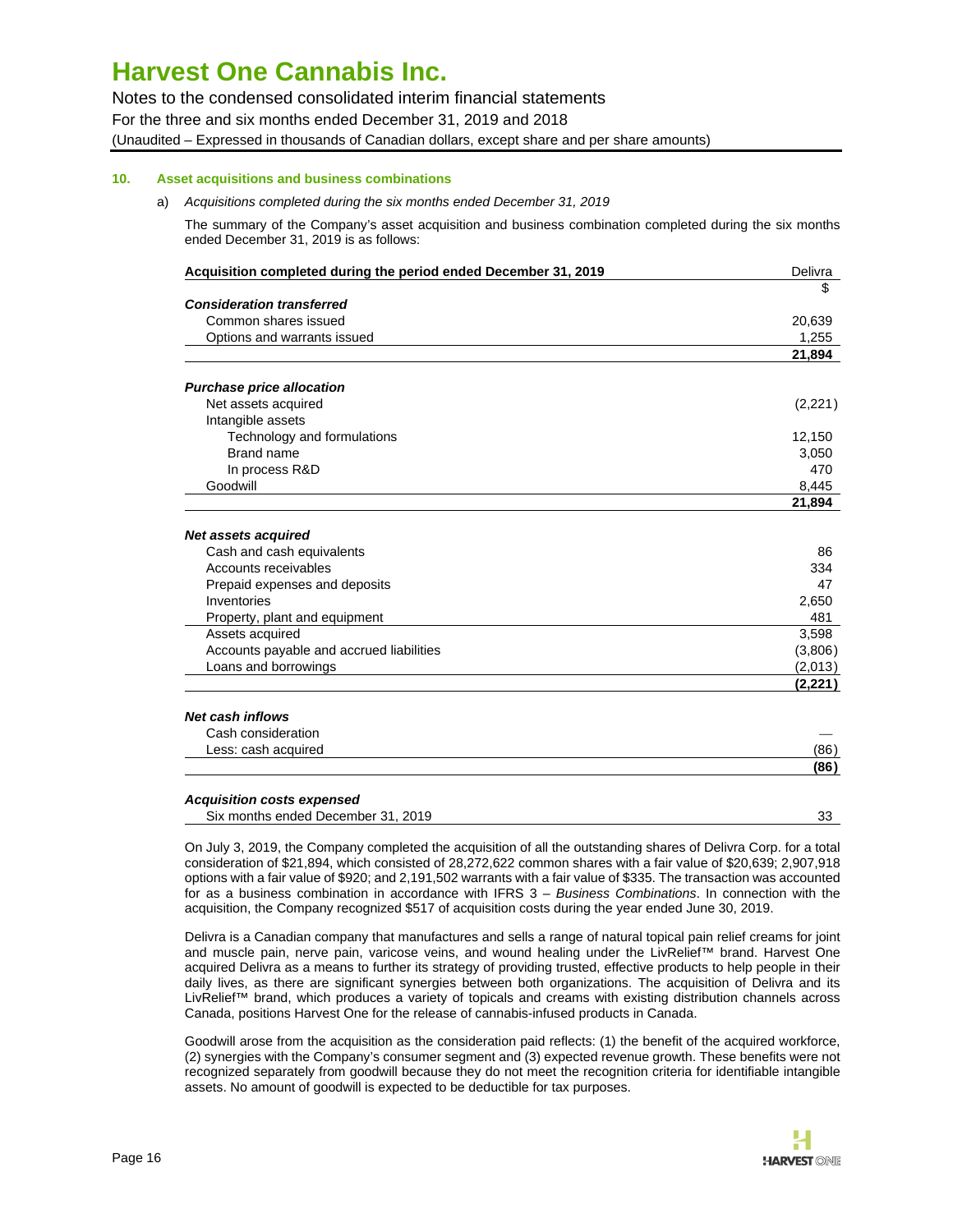Notes to the condensed consolidated interim financial statements For the three and six months ended December 31, 2019 and 2018 (Unaudited – Expressed in thousands of Canadian dollars, except share and per share amounts)

### **10. Asset acquisitions and business combinations (continued)**

#### a) Acquisitions completed during the six months ended December 31, 2019 (continued)

Management is in the process of gathering relevant information to determine and finalize the fair value of the net identifiable assets acquired. As such, the purchase price allocation for the Delivra acquisition is provisional based on estimated fair value of the identifiable assets acquired and liabilities assumed at the acquisition date. The values assigned are, therefore, preliminary and subject to change as additional information is received. Management continues to refine and finalize its purchase price allocation for the fair value of identifiable intangible assets and the allocation of goodwill.

For the three and six months ended December 31, 2019, Delivra contributed revenues of \$687 and \$1,162 and a net loss of \$942 and \$1,869 since the July 3, 2019 acquisition date.

#### b) Acquisitions completed during the six months ended December 31, 2018

The summary of the Company's asset acquisition and business combination completed during the six months ended December 31, 2018 is as follows:

| Acquisition completed during the period ended December 31, 2018 | PhytoTech |
|-----------------------------------------------------------------|-----------|
|                                                                 | \$        |
| <b>Consideration transferred</b>                                |           |
| Cash paid                                                       | 1,000     |
| Common shares issued                                            | 3,580     |
| Cash acquisition costs paid                                     | 103       |
|                                                                 | 4,683     |
| <b>Purchase price allocation</b>                                |           |
| Net assets acquired                                             | 24        |
| Intangible assets                                               |           |
| In process R&D                                                  | 4,659     |
|                                                                 | 4,683     |
| <b>Net assets acquired</b>                                      |           |
| Cash and cash equivalents                                       | 28        |
| Accounts receivables                                            | 2         |
| Assets acquired                                                 | 30        |
| Accounts payable and accrued liabilities                        | (6)       |
|                                                                 | 24        |
| <b>Net cash outflows</b>                                        |           |
| Cash consideration                                              | 1,103     |
| Less: cash acquired                                             | (28)      |
|                                                                 | 1,075     |

**Acquisition costs expensed** Year ended June 30, 2018

On November 20, 2018, the Company acquired 100% of the net assets of PhytoTech, an Israeli-based pharmaceutical research and development ("R&D") company that develops cannabinoid-based drug products for a variety of clinical trials to service the medical market and administers clinical trials using Satipharm's proprietary CBD Gelpell® capsules.

The Company acquired all of the outstanding shares of PhytoTech from the Company's majority shareholder MMJ Group Holdings Limited ("MMJ") for a total consideration of \$4,580, which consisted of \$1,000 cash and 8,326,695 common shares with a fair value of \$3,580 based on the closing share price of the Company's common shares on November 20, 2018.

The acquisition was a related party transaction, measured at the exchange value being the amounts agreed to by the parties, and was reviewed and approved by the independent members of the Company's Board of Directors. The transaction was accounted for as an asset acquisition.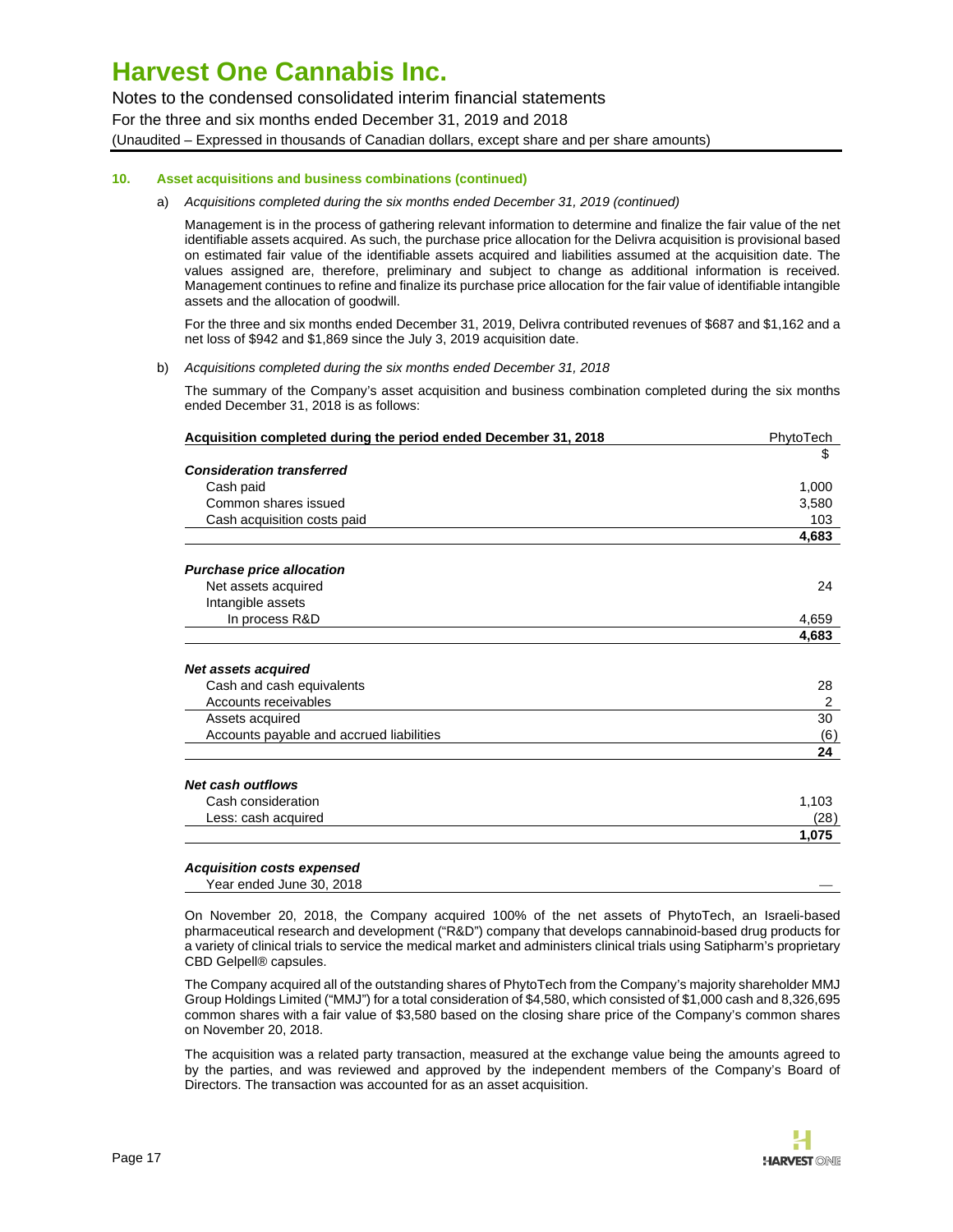Notes to the condensed consolidated interim financial statements For the three and six months ended December 31, 2019 and 2018 (Unaudited – Expressed in thousands of Canadian dollars, except share and per share amounts)

### **11. Non-controlling interests**

The continuity of Greenbelt's non-controlling interest at December 31, 2019 and June 30, 2019 as follows:

| Company's ownership interest (%)                                      | 50.1% |
|-----------------------------------------------------------------------|-------|
| Balance, June 30, 2018                                                | \$    |
| Non-controlling interest arising on acquisition of Greenbelt          | 4.274 |
| Non-controlling interest adjustment for change in ownership interests | 428   |
| Share of loss for the year ended June 30, 2019                        | (113) |
| Balance, June 30, 2019                                                | 4.589 |
| Share of loss for the period ended December 31, 2019                  | (333) |
| Balance, December 31, 2019                                            | 4.256 |

The Company also entered into a loan facility agreement with Greenbelt dated March 29, 2019, pursuant to which the Company agreed to provide a secured bridge loan facility to Greenbelt of up to \$3,500 bearing interest of 4.5% per annum over a one-year term. Under the loan facility, Greenbelt may draw down funds for the purpose of completing the planned retrofit of Greenbelt's greenhouse facility. As at December 31, 2019, \$nil funds have been drawn from the secured bridge loan facility.

#### **12. Goodwill**

The summary of the Company's goodwill is as follows:

|                     | December 31 | June 30 |  |
|---------------------|-------------|---------|--|
|                     | 2019        | 2019    |  |
|                     |             |         |  |
| Consumer segment    | 22,162      | 21,617  |  |
| Cultivation segment |             | 1,966   |  |
|                     | 22,162      | 23,583  |  |

During the period ended December 31, 2019, the Company assessed whether there were events or changes in circumstances that would indicate that an asset may be impaired. As part of this assessment, the Company considered both external and internal sources of information, including the overall financial performance and relevant entityspecific factors, and identified the following impairment indicators: (1) a decline in stock price resulting in the carrying amount of the Company's net assets exceeding the Company's market capitalisation and (2) a delay in expected sales and profitability compared to management's initial forecasts.

As a result of these indicators, management performed an impairment test as at December 31, 2019. For the purpose of the impairment test, management assessed the consumer segment and the cultivation segment to be the lowest level at which management monitored goodwill. The Company recognized an impairment charge of \$7,900 in the consumer segment and \$1,966 in the cultivation segment (see note 13) to reduce the carrying value to the recoverable amount.

The recoverable amount of the consumer segment (comprised of a single CGU) was determined using the value-inuse method. Management estimated the recoverable amount of goodwill and indefinite life intangible assets based on discounted cash flows (five-year projections and a terminal year thereafter) and incorporated assumptions that would be used by an independent market participant. The key assumptions used in the calculation of the recoverable amount include future cash flows and growth rates, future weighted average cost of capital and terminal growth rate. Management used a range of growth rates between 7% to 75%, a discount rate of 17% and a terminal growth rate of 2%. These key assumptions were based on historical data from internal sources as well as industry and market trends.

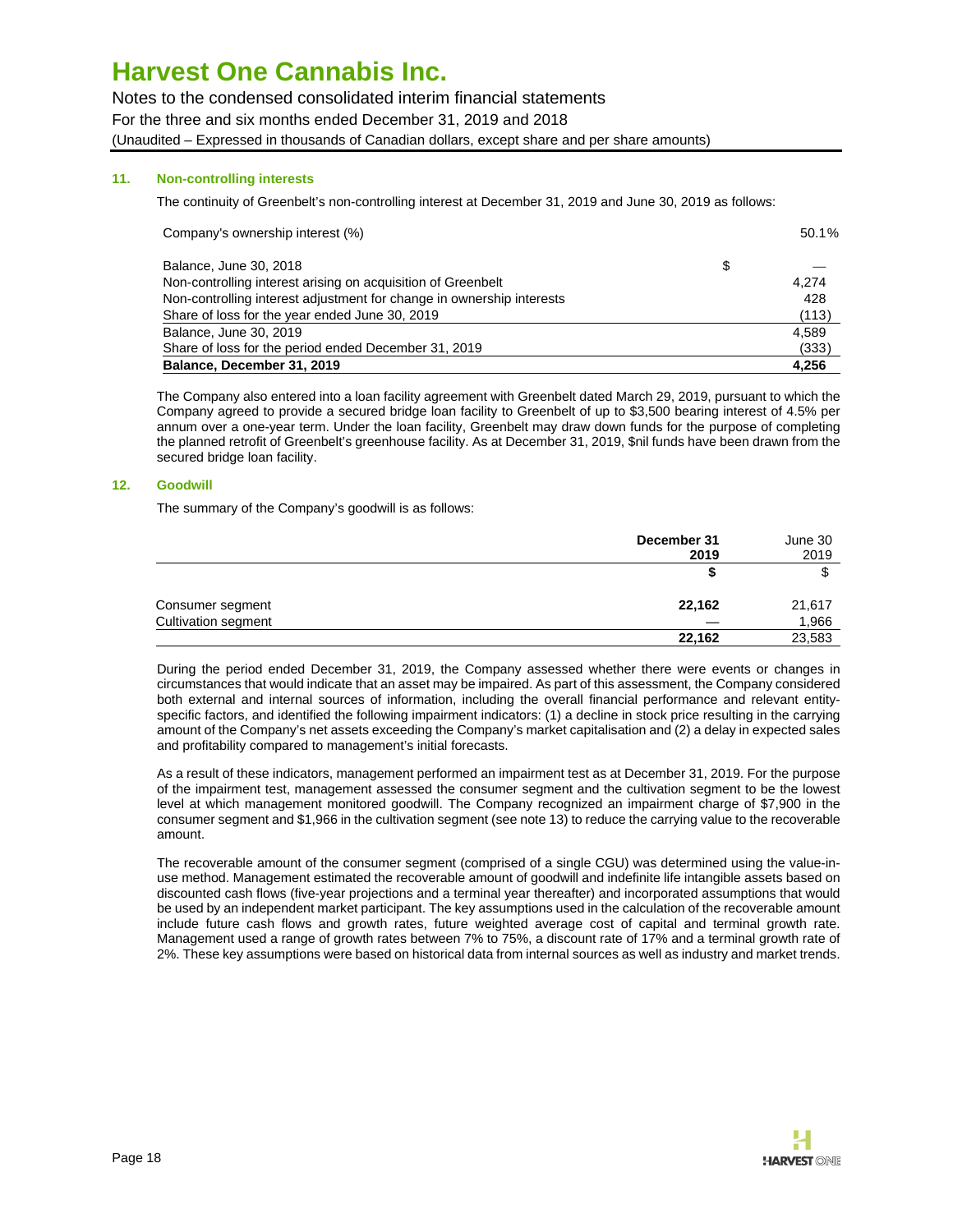Notes to the condensed consolidated interim financial statements For the three and six months ended December 31, 2019 and 2018 (Unaudited – Expressed in thousands of Canadian dollars, except share and per share amounts)

### **13. Assets held for sale**

On November 26, 2019, management of the Company announced an enhanced strategic plan (the "Plan"). Key elements of the Plan include (i) repurposing the Lucky Lake Facility to focus on the Company's core strengths of brand development and distribution, (ii) reducing overhead expenses by initiating a reduction in workforce by approximately 20% across all divisions, and (iii) reviewing non-core assets in order to reduce overall exposure to pure cultivation and redirect the Company's efforts and resources on brand development, production and distribution.

As part of the non-core assets review, the Company committed to a plan to sell certain non-core assets within the cultivation segment, namely 398 acres of prime agricultural land in British Columbia intended for outdoor cultivation and the Company's 50.1% ownership interest in Greenbelt. Accordingly, these assets have been presented as assets held for sale.

Upon classifying these assets as held for sale, the Company recognized a \$1,966 impairment charge in the cultivation segment. As at December 31, 2019, the assets held for sale comprised assets of \$10,825 less liabilities of \$1,119, detailed as follows:

| Cash and cash equivalents                | \$<br>58 |
|------------------------------------------|----------|
| Accounts receivable                      | 14       |
| Inventories                              | 73       |
| Prepaid expenses and deposits            | 200      |
| Property, plant and equipment            | 10.480   |
| Accounts payable and accrued liabilities | (269)    |
| Loans and lease liabilities (note 15(b)) | (203)    |
| Deferred tax liability                   | (647)    |
| Balance, December 31, 2019               | 9,706    |

During the three and six months ended December 31, 2019, the Company incurred severance and reorganization costs of \$349 related to the Plan.

#### **14. Accounts payable and accrued liabilities**

The summary of the Company's accounts payable and accrued liabilities is as follows:

|                            | December 31<br>2019 | June 30<br>2019 |
|----------------------------|---------------------|-----------------|
|                            | \$                  | \$              |
| Trade payables             | 9,971               | 3,586           |
| <b>Accrued liabilities</b> | 2,853               | 4,143           |
| Payroll liabilities        | 371                 | 325             |
| Other payables             | 621                 | 247             |
|                            | 13,816              | 8,301           |

Trade payables, accrued liabilities, payroll liabilities and other payables are non-interest bearing. All amounts are expected to be settled within 12 months.

Included in accrued liabilities at December 31, 2019 is \$268 of restructuring accrual related to the Plan.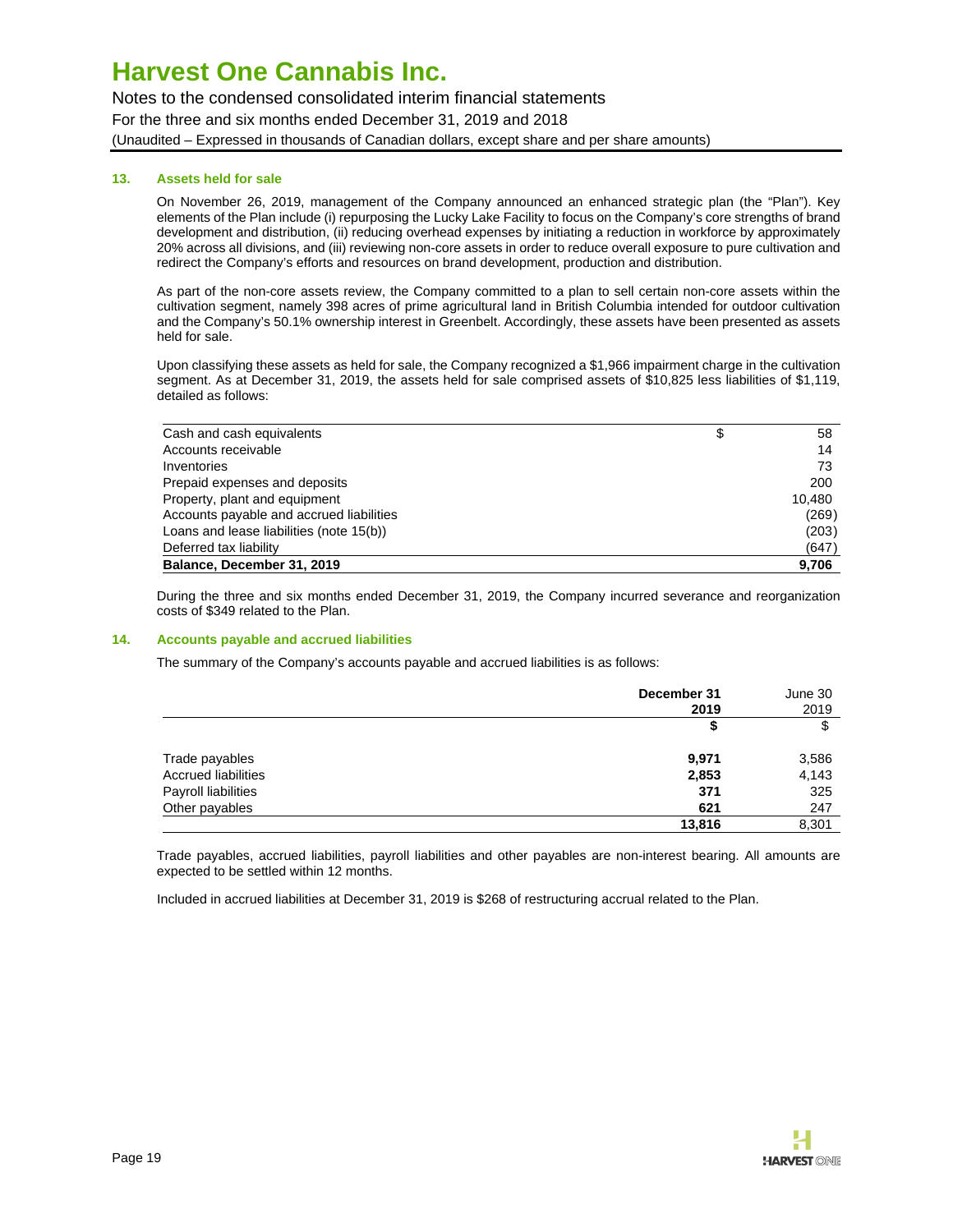Notes to the condensed consolidated interim financial statements For the three and six months ended December 31, 2019 and 2018 (Unaudited – Expressed in thousands of Canadian dollars, except share and per share amounts)

### **15. Loans and lease liabilities**

The summary of the Company's loans and borrowings is as follows:

|                                   |              | December 31 | June 30 |
|-----------------------------------|--------------|-------------|---------|
|                                   | <b>Notes</b> | 2019        | 2019    |
|                                   |              | ъ           | \$      |
| Loans                             | (a)          | 1,824       |         |
| Lease liabilities                 | (b)          | 866         | 240     |
| Total loans and lease liabilities |              | 2,690       | 240     |
| Current portion                   |              | (309)       | (101)   |
| Non-current portion               |              | 2,381       | 139     |

### a) Secured and unsecured loans

In connection with the Delivra acquisition on July 3, 2019 (note 10), the Company assumed eight unsecured loans from the Atlantic Canada Opportunities Agency ("ACOA") and one secured loan from Finance PEI. The summary of the secured and unsecured loans assumed is as follows:

|                              | Effective<br>Interest |          | Face  | Balance,<br>July 3. |           |            |       |
|------------------------------|-----------------------|----------|-------|---------------------|-----------|------------|-------|
|                              | Rate                  | Maturity | Value | 2019                | Accretion | Repayments | Total |
|                              |                       |          | \$    | \$                  | \$        | \$         | \$    |
| Balance, July 1, 2019        |                       |          |       |                     |           |            |       |
| Loans assumed on acquisition |                       |          |       |                     |           |            |       |
| ACOA 201210                  | 16%                   | (i)      | 2,860 | 1,064               | 86        |            | 1,150 |
| ACOA 201246                  | 16%                   | 2019     | 17    | 3                   | 2         | (5)        |       |
| ACOA 202454                  | 16%                   | 2022     | 85    | 62                  | 5         | (10)       | 57    |
| ACOA 203110                  | 16%                   | 2024     | 197   | 134                 | 10        | (21)       | 123   |
| ACOA 205145                  | 16%                   | 2020     | 37    | 27                  | 2         | (10)       | 19    |
| ACOA 206091                  | 16%                   | 2022     | 76    | 55                  | 4         | (8)        | 51    |
| ACOA 206924                  | 16%                   | 2025     | 117   | 71                  | 6         | (8)        | 69    |
| ACOA 207593                  | 16%                   | (i)      | 484   | 306                 | 27        |            | 333   |
| Finance PEI                  | 9%                    | 2020     | 47    | 35                  |           | (14)       | 22    |
| Balance, December 31, 2019   |                       |          | 3.920 | 1.757               | 143       | (76)       | 1.824 |

(i) The annual instalments are calculated as 5% to 10% of forecasted revenues from pipeline products for the calendar year immediately preceding the due date of the respective payment, with an estimated commencement date of August 31, 2021 to August 31, 2022.

The loans with ACOA are through the Atlantic Innovation Fund for the specified projects, in which repayable contributions are received by the Company to a maximum amount based on the lesser of: (i) a percentage of eligible costs, plus a percentage of working capital requirements for the project in certain instances, and (ii) a specified amount. The Company must meet certain conditions of assistance, which are specific to each agreement and project, including maintaining specified amounts of equity.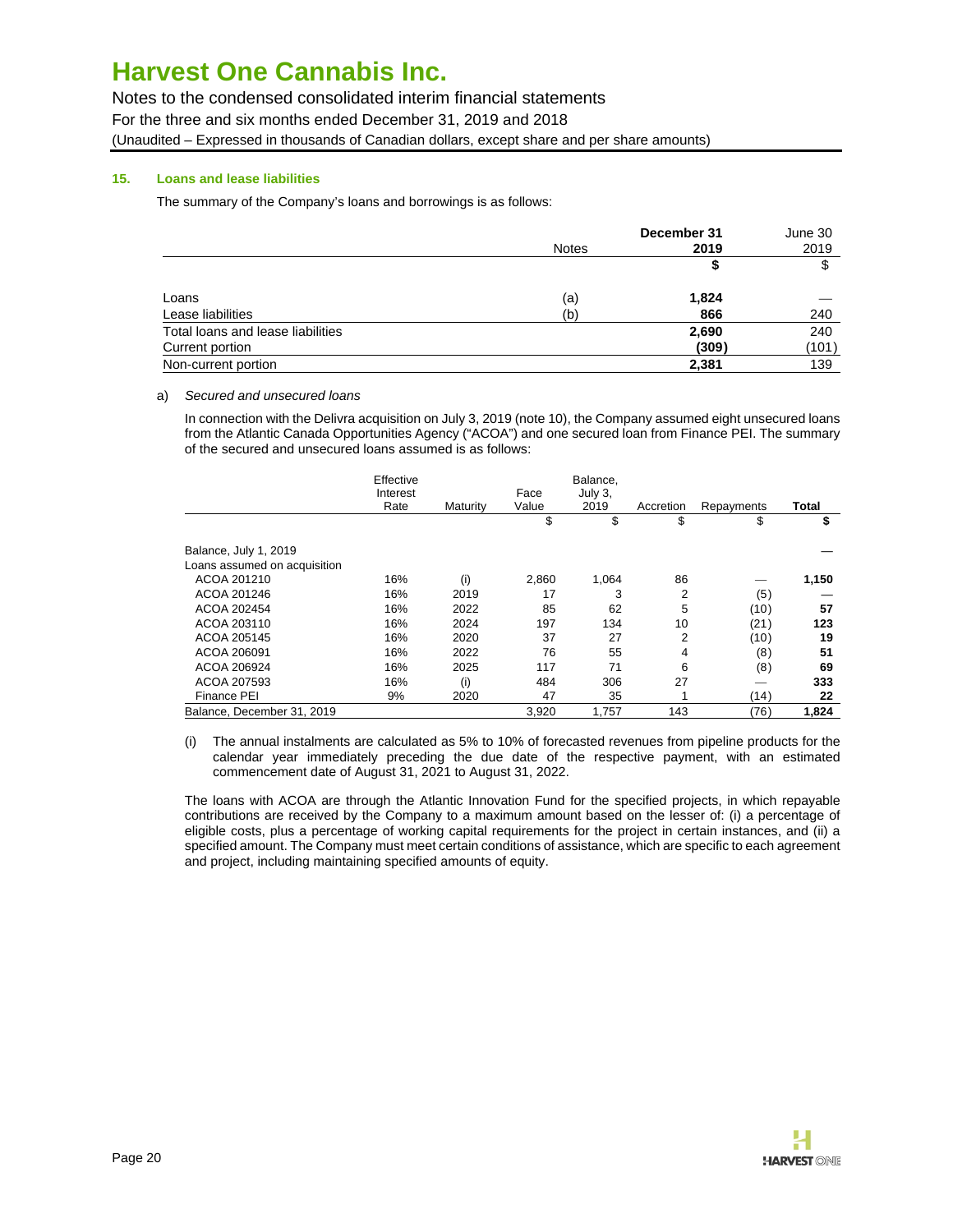Notes to the condensed consolidated interim financial statements For the three and six months ended December 31, 2019 and 2018 (Unaudited – Expressed in thousands of Canadian dollars, except share and per share amounts)

### **15. Loans and borrowings (continued)**

### b) Lease liabilities

The continuity of the Company's lease liabilities at December 31, 2019 and June 30, 2019 is as follows:

| Balance, June 30, 2018                                                      | \$    |
|-----------------------------------------------------------------------------|-------|
| Additions on acquisition of Greenbelt                                       | 280   |
| Lease payments                                                              | (46)  |
| Interest expense on lease liabilities                                       | 6     |
| Balance, June 30, 2019                                                      | 240   |
| Recognition of lease liabilities on initial application of IFRS 16 (note 3) | 882   |
| Adjusted balance, July 1, 2019                                              | 1.122 |
| Additions on acquisition of Delivra (note 10)                               | 72    |
| Lease payments                                                              | (197) |
| Interest expense on lease liabilities                                       | 72    |
| Transfer to liabilities associated with assets held for sale (note 13)      | (203) |
| Balance, December 31, 2019                                                  | 866   |

#### **16. General and administration expenses**

The summary of the Company's general and administration expenses is as follows:

|                                      |       | Three months ended<br>December 31 | Six months ended<br>December 31 |       |  |
|--------------------------------------|-------|-----------------------------------|---------------------------------|-------|--|
|                                      | 2019  | 2018                              | 2019                            | 2018  |  |
|                                      | \$    | \$                                | \$                              | \$    |  |
| Insurance                            | 180   | 100                               | 395                             | 203   |  |
| Investor relations                   | 126   | 124                               | 306                             | 183   |  |
| Office and general                   | 356   | 243                               | 814                             | 446   |  |
| Professional and consulting services | 691   | 586                               | 1,242                           | 1,150 |  |
| Regulatory                           | 44    | 4                                 | 82                              | 5     |  |
| Rent                                 | 78    | 113                               | 114                             | 195   |  |
| Salaries, bonus and benefits         | 2,129 | 1,617                             | 4,558                           | 3,035 |  |
| Travel                               | 193   | 181                               | 431                             | 422   |  |
|                                      | 3,797 | 2,968                             | 7.942                           | 5,639 |  |

### **17. Share capital**

#### a) Authorized

The Company has an unlimited number of authorized common shares with no par value.

b) Issued capital

At December 31, 2019, 215,079,486 common shares (June 30, 2019 – 185,819,851) were issued and fully paid.

During the six months ended December 31, 2019, the Company issued shares as follows:

|                            | Number of  | Share   |
|----------------------------|------------|---------|
|                            | shares     | capital |
|                            | #          | J       |
| Acquisition of Delivra     | 28,272,622 | 20,639  |
| Shares issued for services | 987.013    | 471     |
|                            | 29,259,635 | 21.110  |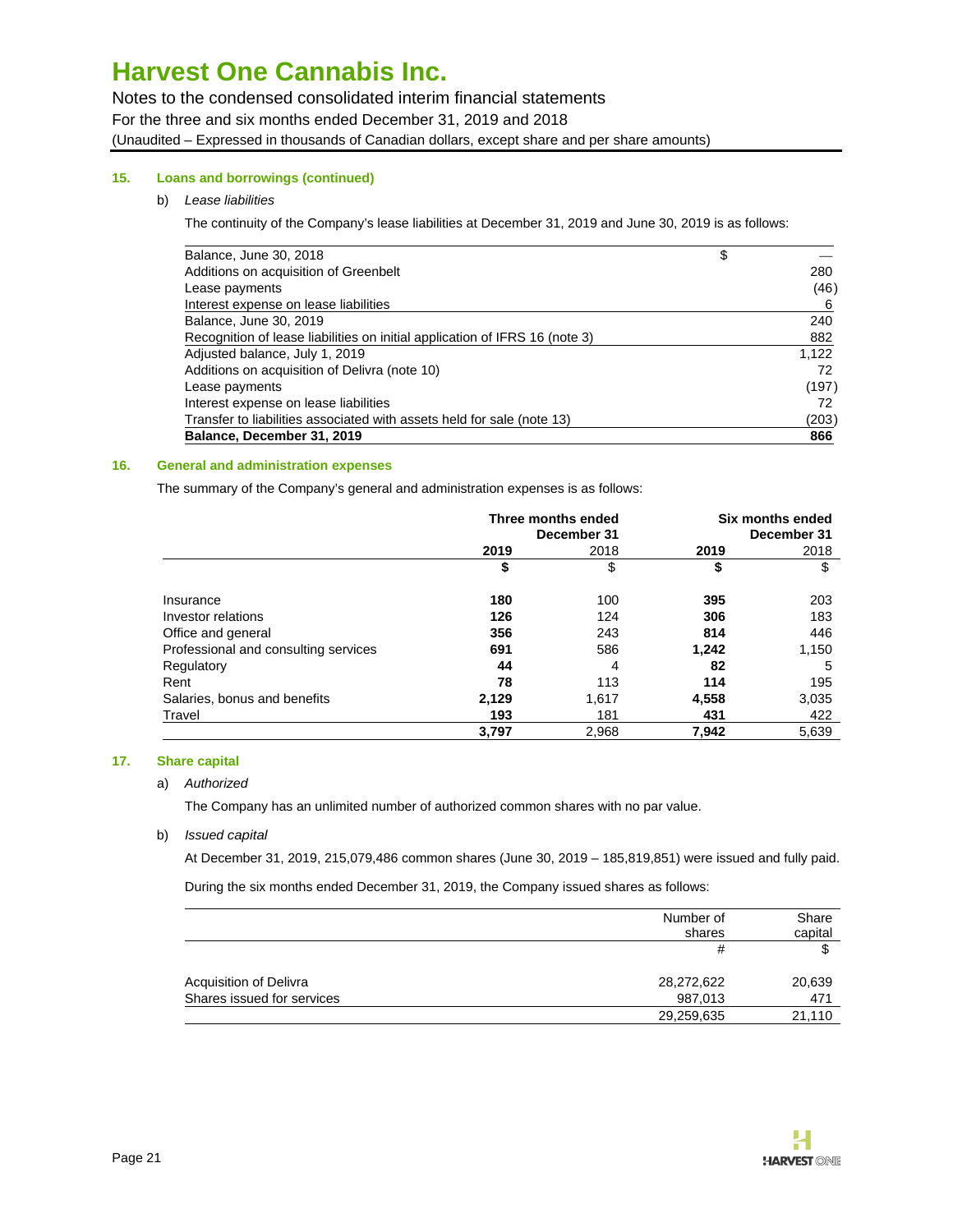Notes to the condensed consolidated interim financial statements For the three and six months ended December 31, 2019 and 2018 (Unaudited – Expressed in thousands of Canadian dollars, except share and per share amounts)

### **18. Other reserves**

The summary of the Company's other reserves is as follows:

|                                  | Share-based |          |       |        |
|----------------------------------|-------------|----------|-------|--------|
|                                  | awards      | Warrants | Other |        |
|                                  | (a)         | (b)      | (c)   | Total  |
|                                  | \$          | \$       | \$    | \$     |
| Balance, June 30, 2018           | 3,465       | 9.648    | 743   | 13,856 |
| Share-based compensation         | 4,245       |          |       | 4,245  |
| Warrants exercised               |             | (131)    |       | (131)  |
| Change in ownership interests in |             |          |       |        |
| subsidiaries (note 11)           |             |          | 72    | 72     |
| Balance, June 30, 2019           | 7,710       | 9,517    | 815   | 18,042 |
| Share-based compensation         | 1,206       |          |       | 1,206  |
| <b>Acquisition of Delivra</b>    | 920         | 335      |       | 1,255  |
| Balance, December 31, 2019       | 9,836       | 9.852    | 815   | 20,503 |

#### a) Share-based awards

(i) Stock options

The Company has established a share purchase option plan ("Plan") whereby the Company's Board of Directors may from time to time grant stock options to employees and non-employees. The maximum number of shares that may be reserved for issuance under the Plan is 10% of the issued and outstanding common shares of the Company. Vesting is determined by the Board of Directors.

The continuity of the Company's stock options at December 31, 2019 and June 30, 2019 is as follows:

|                                         | Number outstanding | Weighted average<br>exercise price |
|-----------------------------------------|--------------------|------------------------------------|
|                                         | #                  | \$                                 |
| Outstanding at June 30, 2018            | 9,025,000          | 0.82                               |
| Granted                                 | 12,460,000         | 0.79                               |
| Expired                                 | (2, 113, 334)      | 0.75                               |
| Forfeited                               | (1,586,666)        | 0.98                               |
| Outstanding at June 30, 2019            | 17,785,000         | 0.79                               |
| Granted                                 | 4,292,918          | 0.80                               |
| Expired                                 | (1,928,547)        | 0.76                               |
| Forfeited                               | (721,166)          | 0.72                               |
| <b>Outstanding at December 31, 2019</b> | 19,428,205         | 0.80                               |

In connection with the Delivra acquisition on July 3, 2019 (note 10), the Company issued 2,907,918 replacement options to holders of Delivra options. Each stock option entitles the holder to purchase one common share at an exercise price between \$0.59 to \$1.26 for a period of one to five years following the grant date of which 2,409,608 stock options vested immediately and the remaining stock options vest over seven months.

During the six months ended December 31, 2019, the Company granted a total of 1,385,000 stock options under the Company's stock option incentive plan to certain new directors, officers and employees of the Company. Each stock option entitles the holder to purchase one common share at an exercise price between \$0.52 to \$0.56 for a period of five years following the grant date of which 105,000 stock options vested immediately and the remaining stock options vest over three years.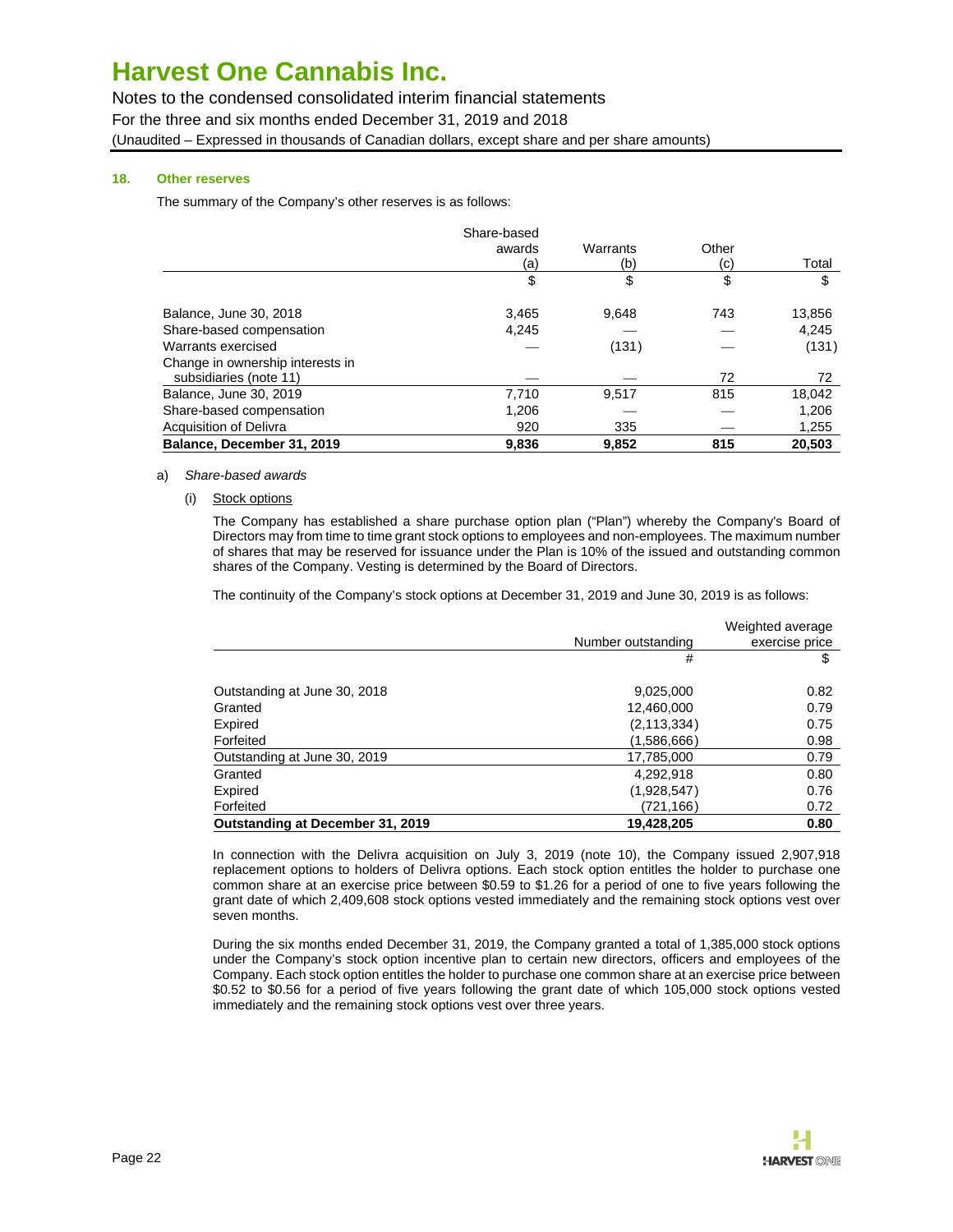Notes to the condensed consolidated interim financial statements For the three and six months ended December 31, 2019 and 2018 (Unaudited – Expressed in thousands of Canadian dollars, except share and per share amounts)

### **18. Other reserves (continued)**

- a) Share-based awards (continued)
	- (i) Stock options (continued)

In determining the amount of share-based compensation, the Company used the Black-Scholes option pricing model to establish the fair value of stock options granted during the six months ended December 31, 2019 and 2018 by applying the following assumptions:

|                                           | December 31         | December 31       |
|-------------------------------------------|---------------------|-------------------|
|                                           | 2019                | 2018              |
| Risk-free interest rate                   | $1.22\% - 1.80\%$   | $2.07\% - 2.20\%$ |
| Expected life of options and PARs (years) | $0.6 - 4.3$         | 3.6               |
| Expected annualized volatility            | $75.00\% - 92.50\%$ | 86.47% – 87.04%   |
| Expected dividend yield                   | Nil                 | Nil               |

Volatility was estimated by using the historical prices of the Company's common shares. The expected life in years represents the period of time that the stock options and PARs granted are expected to be outstanding. The risk-free rate was based on the zero-coupon Canada government bonds with a remaining term equal to the expected life of the stock option and PAR.

The number of options outstanding and exercisable at December 31, 2019 is as follows:

|                    |                     |                | Number of     |
|--------------------|---------------------|----------------|---------------|
|                    | Number of stock     |                | stock options |
| Expiry date        | options outstanding | Exercise price | exercisable   |
|                    | #                   | \$             | #             |
| February 2, 2020   | 74,375              | 1.01           | 74,375        |
| June 1, 2020       | 59,500              | 1.01           | 59,500        |
| June 15, 2020      | 119,000             | 1.01           | 119,000       |
| August 21, 2020    | 59,500              | 1.18           | 59,500        |
| September 11, 2020 | 4,777               | 1.26           | 4,777         |
| November 30, 2020  | 440,300             | 0.84           | 440,300       |
| January 21, 2021   | 29,750              | 0.91           | 29,750        |
| January 26, 2021   | 223,125             | 1.26           | 223,125       |
| October 3, 2021    | 92,969              | 1.26           | 92,969        |
| December 19, 2021  | 481,950             | 1.26           | 481,950       |
| April 27, 2022     | 2,550,000           | 0.75           | 2,550,000     |
| January 24, 2023   | 937,125             | 0.76           | 498,315       |
| January 25, 2023   | 150,000             | 1.77           | 75,000        |
| May 28, 2023       | 825,000             | 0.84           | 462,500       |
| July 3, 2023       | 8,000,000           | 0.77           | 3,466,666     |
| September 18, 2023 | 883,334             | 0.91           | 350,002       |
| October 12, 2023   | 297,500             | 0.61           | 297,500       |
| October 30, 2023   | 100,000             | 0.54           | 100,000       |
| April 22, 2024     | 2,415,000           | 0.85           | 75,000        |
| June 17, 2024      | 300,000             | 0.68           |               |
| July 31, 2024      | 360,000             | 0.56           |               |
| August 26, 2024    | 300,000             | 0.55           | 45,000        |
| September 4, 2024  | 725,000             | 0.52           | 60,000        |
|                    | 19,428,205          |                | 9,565,229     |

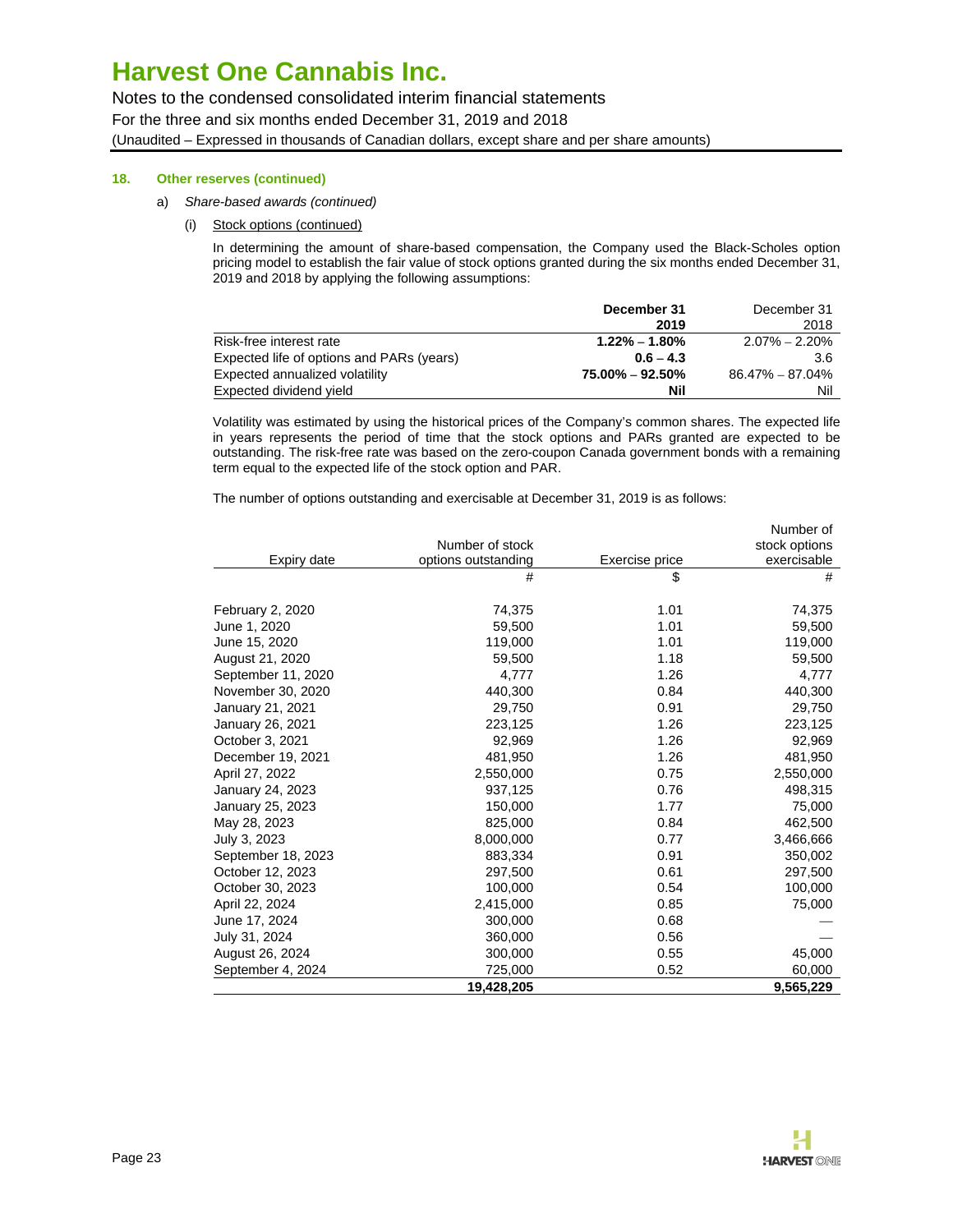Notes to the condensed consolidated interim financial statements For the three and six months ended December 31, 2019 and 2018 (Unaudited – Expressed in thousands of Canadian dollars, except share and per share amounts)

### **18. Other reserves (continued)**

- a) Share-based awards (continued)
	- (ii) Performance appreciation rights

The Company has established performance appreciation rights ("PAR"). Each PAR entitles the holder to purchase one common share and the Company may, in its sole discretion, replace all or part of the outstanding PARs granted with stock options on a one for one exchange basis. The Company intends to settle the PARs through equity instruments and used the Black-Scholes option pricing model to establish the fair value of the PARs to determine the amount of share-based compensation.

The number of PARs outstanding and exercisable at December 31, 2019 is as follows:

|              | 2,500,000                     |                | 1,083,332                               |
|--------------|-------------------------------|----------------|-----------------------------------------|
| July 3, 2023 | 2,500,000                     | 0.77           | 1,083,332                               |
|              | #                             |                | #                                       |
| Expiry date  | Number of<br>PARs outstanding | Exercise price | Number of<br><b>PARs</b><br>exercisable |

#### b) Warrants

The continuity of the Company's warrants at December 31, 2019 and June 30, 2019 is as follows:

| 2019                            | 3.226.468              | 1.200.034                                                          | 5,901,182             | 22.778.846                                                                | 517.000                    | 2.191.502                  | 35,815,032                     | 1.89                                     |
|---------------------------------|------------------------|--------------------------------------------------------------------|-----------------------|---------------------------------------------------------------------------|----------------------------|----------------------------|--------------------------------|------------------------------------------|
| Outstanding at<br>December 31,  |                        |                                                                    |                       |                                                                           |                            |                            |                                |                                          |
| Issued                          |                        |                                                                    |                       |                                                                           |                            | 2,191,502                  | 2,191,502                      | 0.83                                     |
| Outstanding at<br>June 30, 2019 | 3.226.468              | 1.200.034                                                          | 5.901.182             | 22.778.846                                                                | 517.000                    | -                          | 33,623,530                     | 1.89                                     |
| Exercised                       | (150,000)              | (200, 004)                                                         | (100)                 |                                                                           |                            |                            | (350, 104)                     | 0.86                                     |
| Issued                          |                        | 100.002                                                            |                       |                                                                           |                            |                            | 100.002                        | 1.00                                     |
| Outstanding at<br>June 30, 2018 | 3,376,468              | 1,300,036                                                          | 5,901,282             | 22,778,846                                                                | 517,000                    | _                          | 33,873,632                     | 1.88                                     |
|                                 |                        |                                                                    |                       |                                                                           |                            |                            | #                              | \$                                       |
|                                 | <b>RTO</b><br>Warrants | Brokers'<br><b>RTO</b><br>Warrants<br>and<br>Secondarv<br>Warrants | Debenture<br>Warrants | Units<br>Offering and<br>Brokers'<br><b>Units</b><br>Offering<br>Warrants | Dream<br>Water<br>Warrants | Delivra<br>Warrants<br>(i) | Total<br>number<br>outstanding | Weighted<br>average<br>exercise<br>price |

(i) Delivra Warrants

In connection with the Delivra acquisition on July 3, 2019 (note 10), the Company issued 2,191,502 replacement warrants to holders of Delivra warrants with an exercise price of \$0.59 – \$0.84 per warrant and which expire nine months from the date of issue. Upon exercise of the Delivra Warrants, the Company will issue one common share.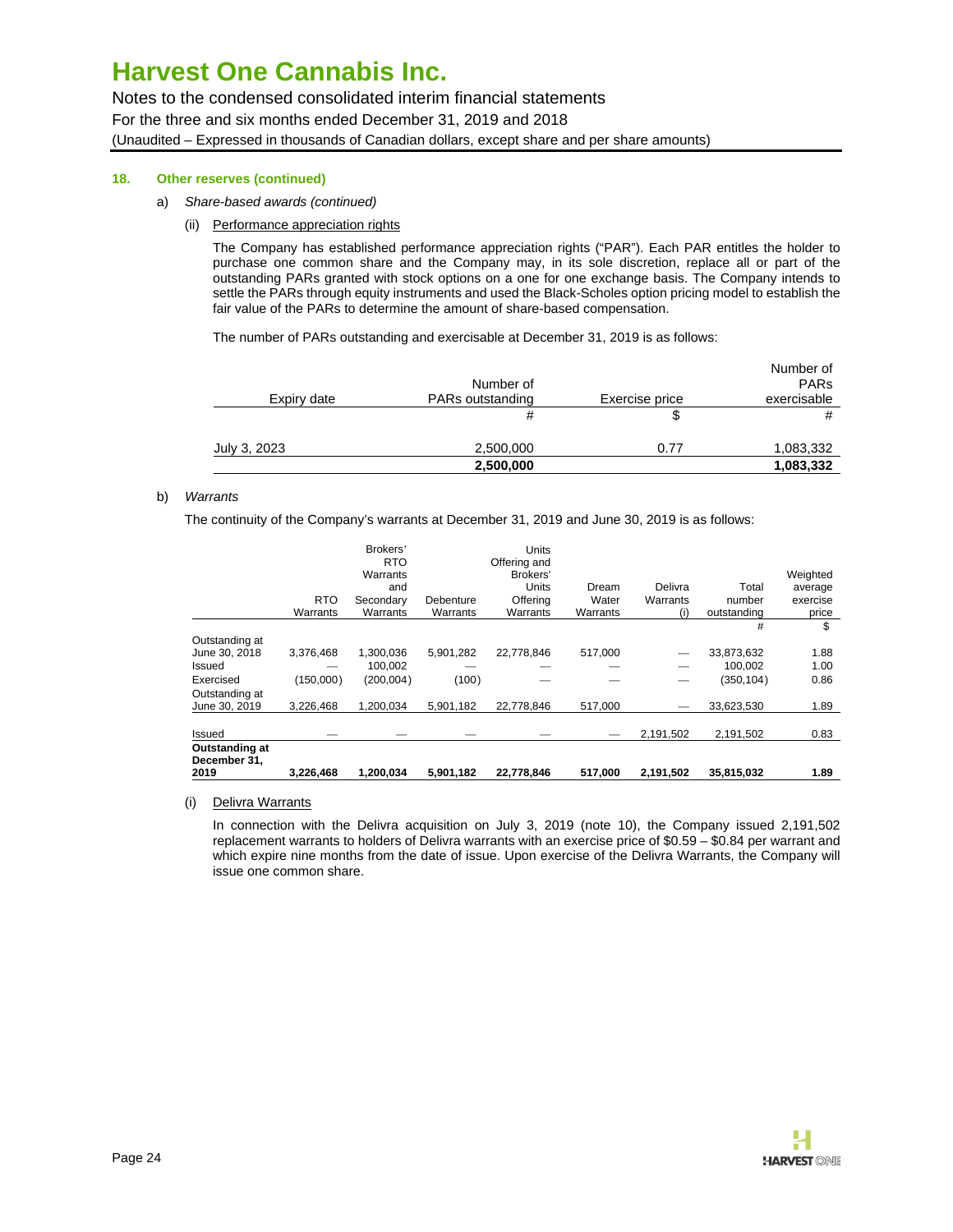Notes to the condensed consolidated interim financial statements For the three and six months ended December 31, 2019 and 2018 (Unaudited – Expressed in thousands of Canadian dollars, except share and per share amounts)

### **18. Other reserves (continued)**

#### b) Warrants (continued)

The Company's outstanding warrants at December 31, 2019 is as follows:

|                                         |            |            |             | Exercise |                  |
|-----------------------------------------|------------|------------|-------------|----------|------------------|
|                                         | Issued     | Exercised  | Outstanding | price    | Expiry date      |
|                                         | #          | #          | #           | \$       |                  |
| Reverse Take-Over ("RTO") Warrants      | 16,667,000 | 13.440.532 | 3,226,468   | 1.00     | April 27, 2020   |
| Brokers' RTO warrants                   | 2,000,040  | 1,400,008  | 600,032     | 0.75     | April 27, 2020   |
| <b>Brokers' Secondary Warrants</b>      | 600,002    | 100,002    | 500,000     | 1.00     | January 4, 2021  |
| <b>Brokers' Secondary Warrants</b>      | 100.002    |            | 100,002     | 1.00     | May 3, 2022      |
| <b>Debenture Warrants</b>               |            |            |             |          | December 14, 202 |
|                                         | 9,493,882  | 3,592,700  | 5,901,182   | 1.09     | 0                |
| Units Offering Warrants                 | 22,115,385 |            | 22,115,385  | 2.30     | January 31, 2020 |
| <b>Brokers' Units Offering Warrants</b> | 663,461    |            | 663.461     | 2.30     | January 31, 2020 |
| Dream Water Warrants                    | 517,000    |            | 517.000     | 1.00     | May 29, 2021     |
| Delivra Warrants                        | 72,455     |            | 72,455      | 0.59     | April 5, 2020    |
| Delivra Warrants                        | 2,119,047  |            | 2,119,047   | 0.84     | April 5, 2020    |
|                                         | 54.348.274 | 18.533.242 | 35,815,032  |          |                  |

#### **19. Related parties**

The summary of the Company's related party transactions during the three and six months ended December 31, 2019 and 2018 is as follows:

#### a) Compensation of key management personnel

Key management personnel ("KMP") include persons having the authority and responsibility for planning, directing and controlling the activities of the Company as a whole. The KMP of the Company are the members of the Company's executive management team and Board of Directors. Compensation provided to KMP is as follows:

|                          | Three months ended<br>December 31 |       | Six months ended<br>December 31 |       |
|--------------------------|-----------------------------------|-------|---------------------------------|-------|
|                          | 2019                              | 2018  | 2019                            | 2018  |
|                          |                                   | \$    |                                 | \$    |
| Salaries and benefits    | 369                               | 349   | 920                             | 829   |
| Severance costs          | 73                                | 77    | 73                              | 864   |
| Directors' fees          | 33                                | 34    | 66                              | 58    |
| Share-based compensation | 416                               | 651   | 847                             | 2,138 |
| Total                    | 891                               | 1.111 | 1,906                           | 3,889 |

#### b) Payments to related parties

As at December 31, there was \$33 directors' fees owing (June 30, 2019 – \$33) included in accounts payable and accrued liabilities.

c) Severance payments

During the three months ended September 30, 2018, the Company paid \$750 to the former Chief Executive Officer in accordance with the terms of a mutual separation agreement, which is included in severance and reorganization costs.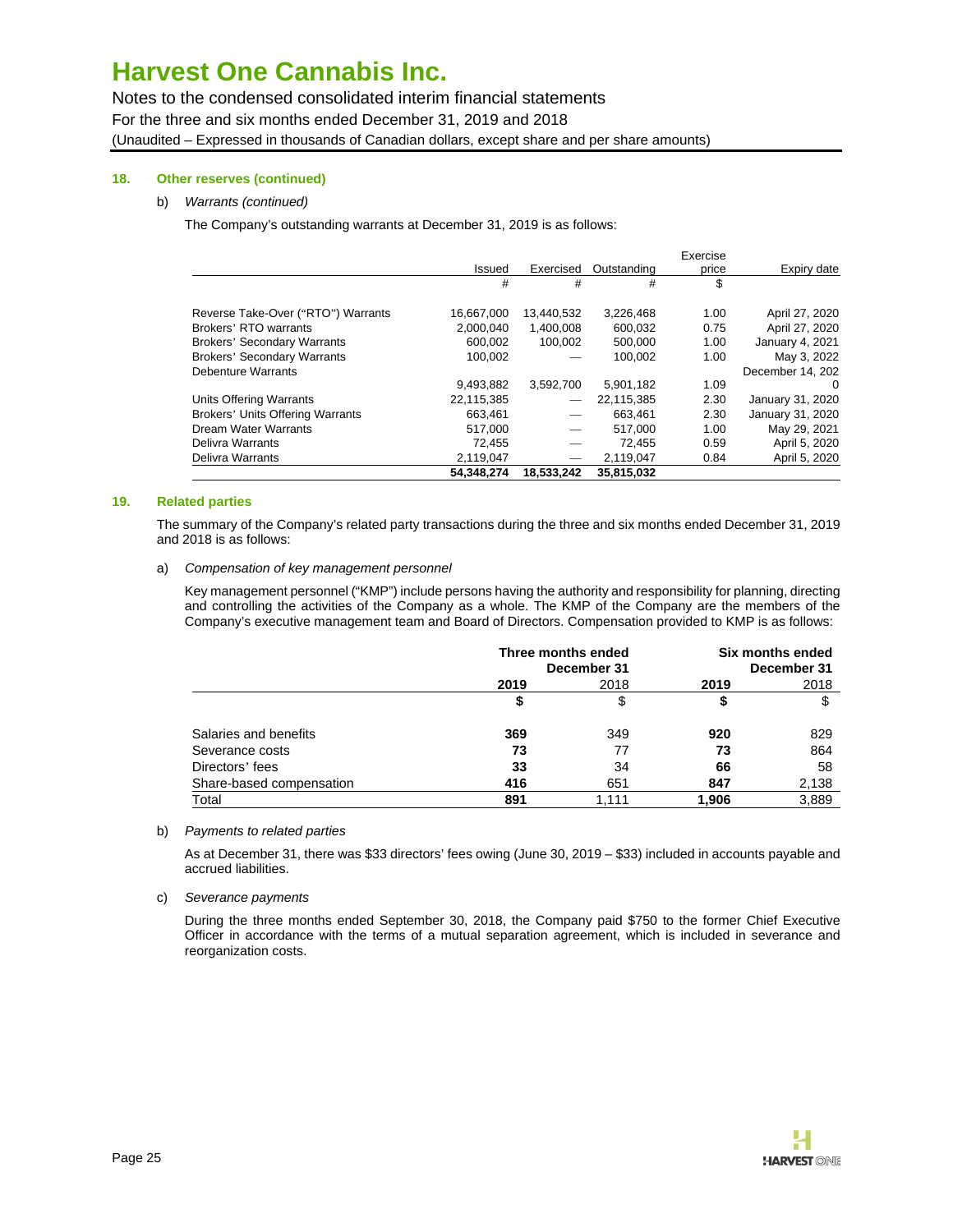Notes to the condensed consolidated interim financial statements

For the three and six months ended December 31, 2019 and 2018

(Unaudited – Expressed in thousands of Canadian dollars, except share and per share amounts)

### **20. Commitments and contingencies**

As at December 31, 2019, the Company's commitments that have not been disclosed elsewhere in the consolidated financial statements is as follows:

|                                 | Less than | <b>Between</b> |        |
|---------------------------------|-----------|----------------|--------|
|                                 | 1 vear    | 2 to 5 years   | Total  |
|                                 |           | S              | \$     |
| Purchase commitments            | 6,392     | 13,567         | 19,959 |
| Extraction services commitments | 453       | 377            | 830    |
| Capital commitments             | 1.272     | ___            | 1,272  |
|                                 | 8.117     | 13.944         | 22.061 |

### a) Purchase commitments

On July 1, 2019, the Company entered into a premium cannabis supply agreement with 9869247 Canada Limited ("Stevens Green"), pursuant to which Stevens Green will cultivate and harvest United Greeneries' premium cannabis genetics at their facility in Ontario. As part of this agreement, the Company has annual minimum purchase commitments. In addition, purchase commitments include amounts committed for the purchase of CBD Gelpell® capsules.

### b) Extraction services commitments

On November 11, 2018, the Company entered into a multi-year Extraction Services Agreement with Valens GroWorks Corp ("Valens") for cannabis extraction and value-added services. As part of this agreement, the Company will ship to or purchase from Valens bulk quantities of dried cannabis over an initial three-year term. Valens will process the cannabis on a fee-for-service basis into bulk resin or other cannabis oil derivative products.

### c) Capital commitments

On October 17, 2018, the Company entered into an agreement to purchase four custom designed modular buildings to be installed on the land adjacent to the Duncan facility. Phase one of the project has been completed, with completion of phases two and three anticipated in calendar 2020. The modular buildings are expected to increase the annual production capacity of harvested cannabis. In addition, capital commitments include amounts committed for the construction of the Lucky Lake Facility and for Gelpell® production equipment.

### d) Litigation

During the six months ended December 31, 2019, United Greeneries Operations Ltd. ("United Greeneries Operations"), a subsidiary of the Company, was named as the defendant in a civil claim (the "Claim") filed in the Supreme Court of British Columbia in respect of the termination of the lease agreement for land and property in Aldergrove, British Columbia in August 2018. The plaintiff is seeking damages for breach of the lease agreement and United Greeneries Operations has defended the Claim and filed a counterclaim. Management's assessment, based on its interpretation of the agreement and independent legal advice, is that the plaintiff may be partly successful with the Claim, subject to a set-off claim by United Greeneries Operations and it is possible that there will be a future cash outflow made by United Greeneries Operations.

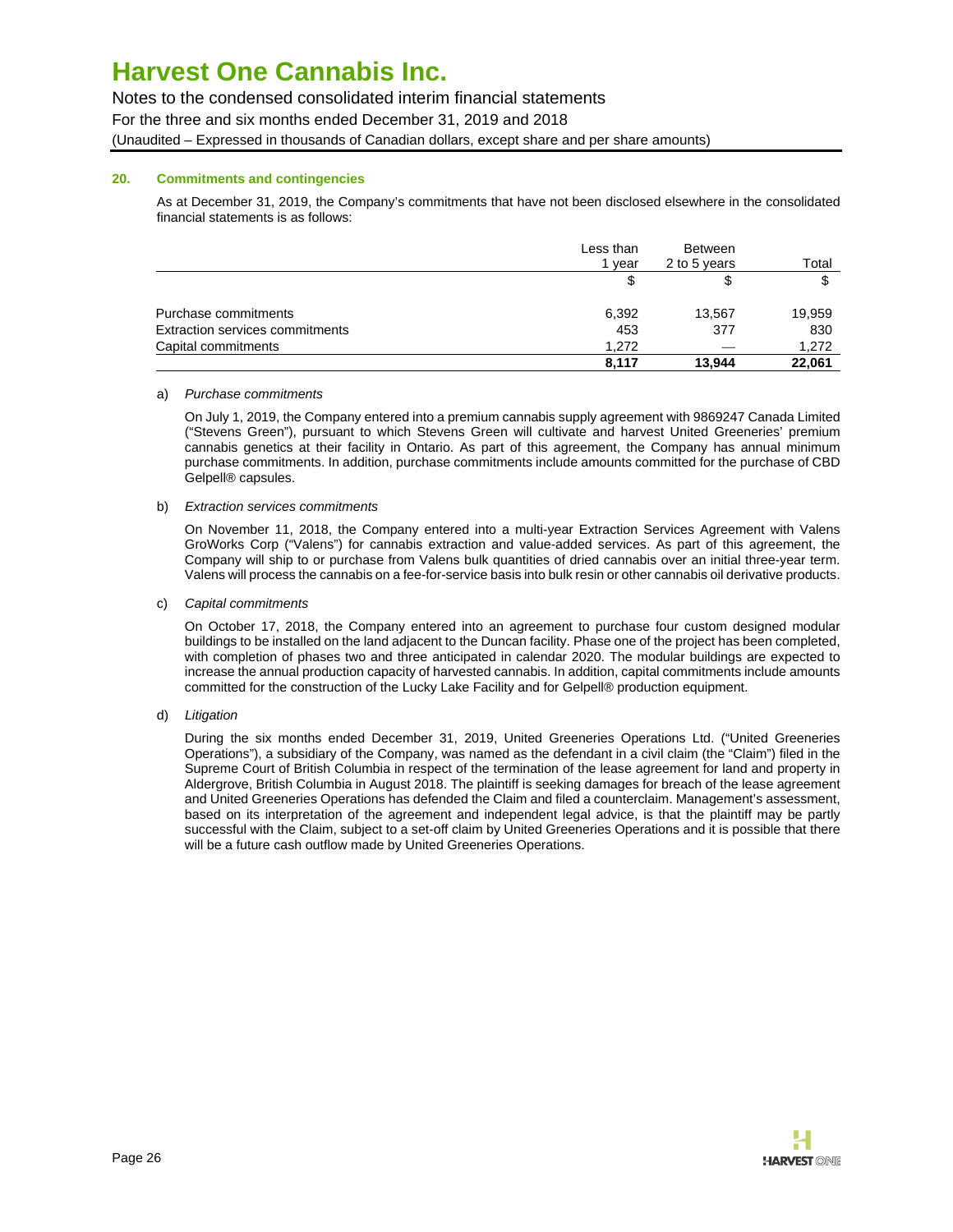Notes to the condensed consolidated interim financial statements For the three and six months ended December 31, 2019 and 2018 (Unaudited – Expressed in thousands of Canadian dollars, except share and per share amounts)

### **21. Segmented information**

The Company operates in three reportable segments: cultivation (United Greeneries), medical and nutraceutical (Satipharm and PhytoTech), and consumer (Dream Water and Delivra), which is the way the Company reports information regarding segment performance, including net profit (loss), to its chief operating decision maker as of December 31, 2019.

The cultivation segment includes the cultivation and distribution of cannabis in the medical and recreational markets under the federally regulated Cannabis Act with a licence issued by Health Canada. The medical and nutraceutical segment includes the processing, manufacturing and distribution of cannabis-based food supplement products throughout Europe, Australia, and Argentina. The consumer segment includes the marketing, distribution, and product development of liquid sleep shots and sleep powder packets as well as pain relief creams throughout Canada and the US.

The segments for the three months ended December 31, 2019 and 2018 are as follows:

|                                 |                    | Three months ended December 31, 2019 |                 |           |           | Three months ended December 31, 2018 |               |          |                                |          |
|---------------------------------|--------------------|--------------------------------------|-----------------|-----------|-----------|--------------------------------------|---------------|----------|--------------------------------|----------|
|                                 |                    | <b>Medical and</b>                   |                 |           |           |                                      | Medical and   |          |                                |          |
|                                 | <b>Cultivation</b> | <b>Nutraceutical</b>                 | <b>Consumer</b> | Corporate | Total     | Cultivation                          | Nutraceutical | Consumer | Corporate                      | Total    |
|                                 |                    |                                      |                 |           |           |                                      |               |          |                                |          |
| Net revenue                     | (250)              | 107                                  | 911. ا          |           | l.768     | 2,039                                | 14            | .689     |                                | 3.742    |
| Gross (loss) profit before fair |                    |                                      |                 |           |           |                                      |               |          |                                |          |
| value adjustments               | (924)              | 24                                   | 338             |           | (562)     | 1,085                                | 10            | 660      |                                | 1.755    |
| Gross profit (loss)             | (296)              | 24                                   | 338             |           | 66        | 457                                  | 10            | 660      | $\overbrace{\hspace{25mm}}^{}$ | 1.127    |
| Expenses                        | 2.793              | 726                                  | 9.644           | 2,851     | 16.014    | 325                                  | 518           | 954      | 2,558                          | 4.355    |
| Net (loss) profit               | (3, 139)           | (698)                                | (9,376)         | (2,942)   | (16, 155) | 130                                  | (553)         | (321)    | (2,588)                        | (3, 332) |

The segments for the six months ended December 31, 2019 and 2018 are as follows:

|                                 | Six months ended December 31, 2019 |                      |          |                          | Six months ended December 31, 2018 |             |               |          |           |          |
|---------------------------------|------------------------------------|----------------------|----------|--------------------------|------------------------------------|-------------|---------------|----------|-----------|----------|
|                                 | <b>Medical and</b>                 |                      |          |                          | Medical and                        |             |               |          |           |          |
|                                 | <b>Cultivation</b>                 | <b>Nutraceutical</b> | Consumer | Corporate                | Total                              | Cultivation | Nutraceutical | Consumer | Corporate | Total    |
|                                 |                                    |                      |          |                          |                                    |             |               |          |           |          |
| Net revenue                     | 1,787                              | 406                  | 3,639    |                          | 5,832                              | 2,647       | 14            | 2,760    |           | 5,421    |
| Gross (loss) profit before fair |                                    |                      |          |                          |                                    |             |               |          |           |          |
| value adjustments               | (491)                              | 76                   | 675      | $\overline{\phantom{m}}$ | 260                                | 1.012       | 10            | 605      |           | 1,627    |
| Gross profit                    | 580                                | 76                   | 675      | $\overline{\phantom{m}}$ | 1,331                              | 1,090       | 10            | 605      |           | 1.705    |
| Expenses                        | 3,625                              | .495                 | 11.319   | 6,031                    | 22.470                             | 933         | 972           | 2,234    | 6,611     | 10,750   |
| Net (loss) profit               | (3, 119)                           | (1, 414)             | (10,805) | (6, 247)                 | (21, 585)                          | 154         | (973)         | (1,659)  | (6,649)   | (9, 127) |